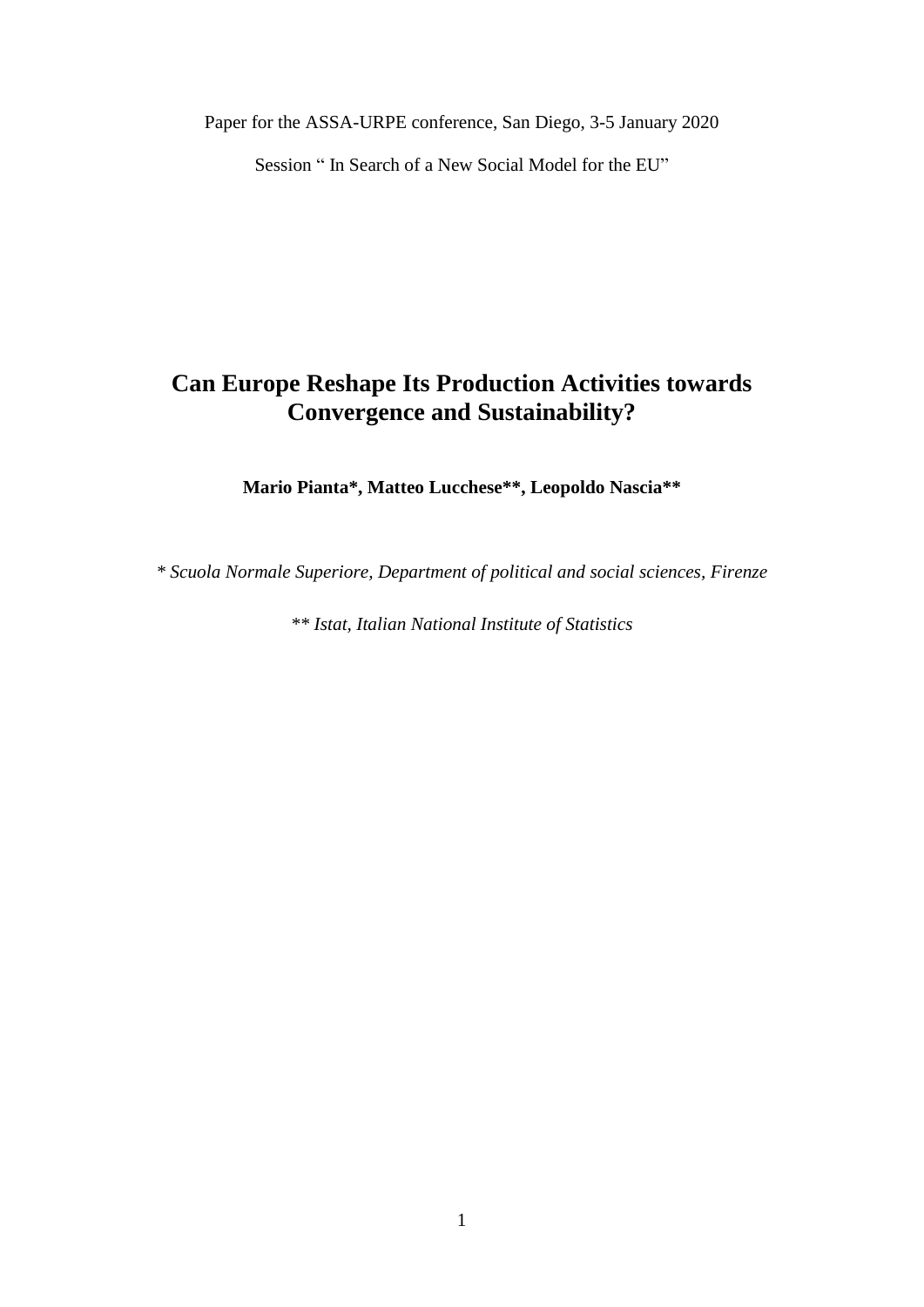### **Abstract**

Europe's economies have experienced a long stagnation, increasing divergence between 'core' and 'periphery' and a lack of environmental sustainability. In spite of the urgency of such challenges, Europe is missing appropriate policy tools for reshaping its production systems. There is, however, a return of debate on industrial policies which could be used to that end. This article examines the main actions in the field of industrial, investment and innovation policy currently carried out at the European level, starting from the changes in Europe's manufacturing production since the 2008 crisis. Current actions by the EU in this field are assessed – including funding programmes, fiscal rules, competition policy, the Juncker Plan-InvestEU initiative and the activities of EIB. The present and potential space for such initiatives is examined in the light of the growing debate on the need for a return to a greater role for public policies in favouring sustainable growth and support investment. A proposal for policy actions in this direction is also advanced. Such moves would be highly relevant in renewing Europe's social model.

### **JEL codes**

E6, L5, O4

### **Keywords**

Industrial policy, Investment, European Union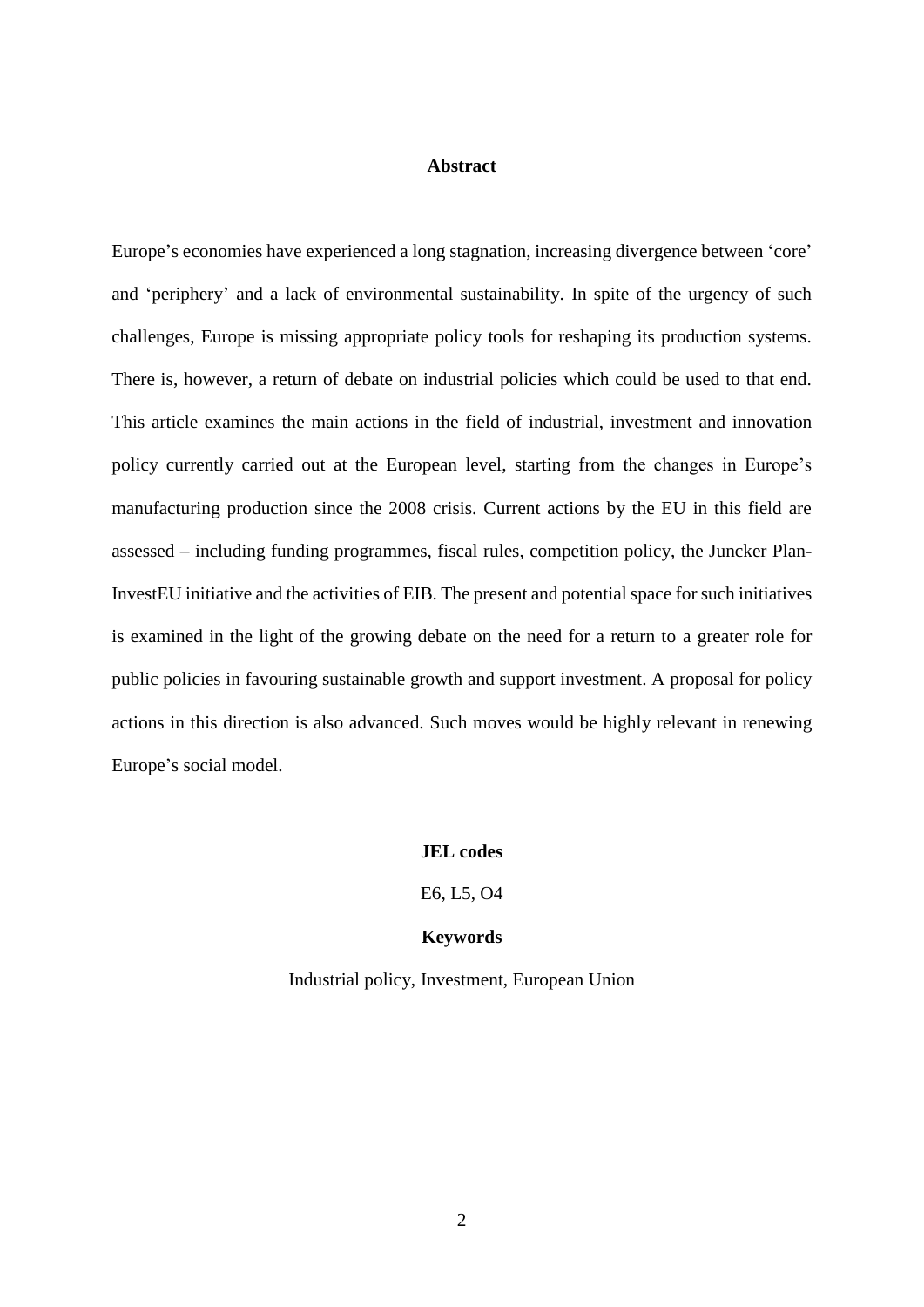# **1. Introduction**<sup>i</sup>

In recent years the policy debate on the role of industrial policy has led to a rethinking of the importance of public initiatives in this field. Arguments have pointed out that the question is not whether industrial policy makes sense, but the way in which it can be carried out (Rodrik, 2008). This debate has been particularly important in new industrialised countries, where extensive public policies have been effective in combining public and private efforts to develop knowledge, acquire technologies and expand foreign markets (Cimoli, Dosi and Stiglitz, 2009). ii

Today, the European Union (EU) is far from having an effective industrial policy. Since the 1990s, European policy pushed back government involvement in the economy and reduced the role of public intervention. The early 1990s have seen an acceleration of European integration, with the Single Market, the European Monetary Union and the Maastricht Treaty that have progressively limited the policy space for industrial policy. This trajectory was deeply embedded in European institutions. A new consensus emerged against the State as a 'producer', limiting its role to that of market 'regulator'. 'Selective' policies, targeting particular fields, were to be abandoned as the market 'knew best' which industries and firms were more efficient. The result has been a general loss of policy influence on the direction of industrial change in Europe, dragging down EU competitiveness and leading European countries towards a serious divergence in terms of industrial production and investments. According to UNCTAD statistics, from 2007 to 2017, the fall in Europe's world share in manufacturing value added has amounted to 6.8 percentage points; over the same years, the United States and Japan lost 2.2 points: Europe's loss, in fact, accounted for much of the rise of China's production. Moreover, since the outbreak of crisis, industry patterns across Europe started to diverge significantly (Figure 1): few economies recovered quickly from the recession (mainly in Eastern Europe), some others only recently returned to pre-crisis level (Nordic countries),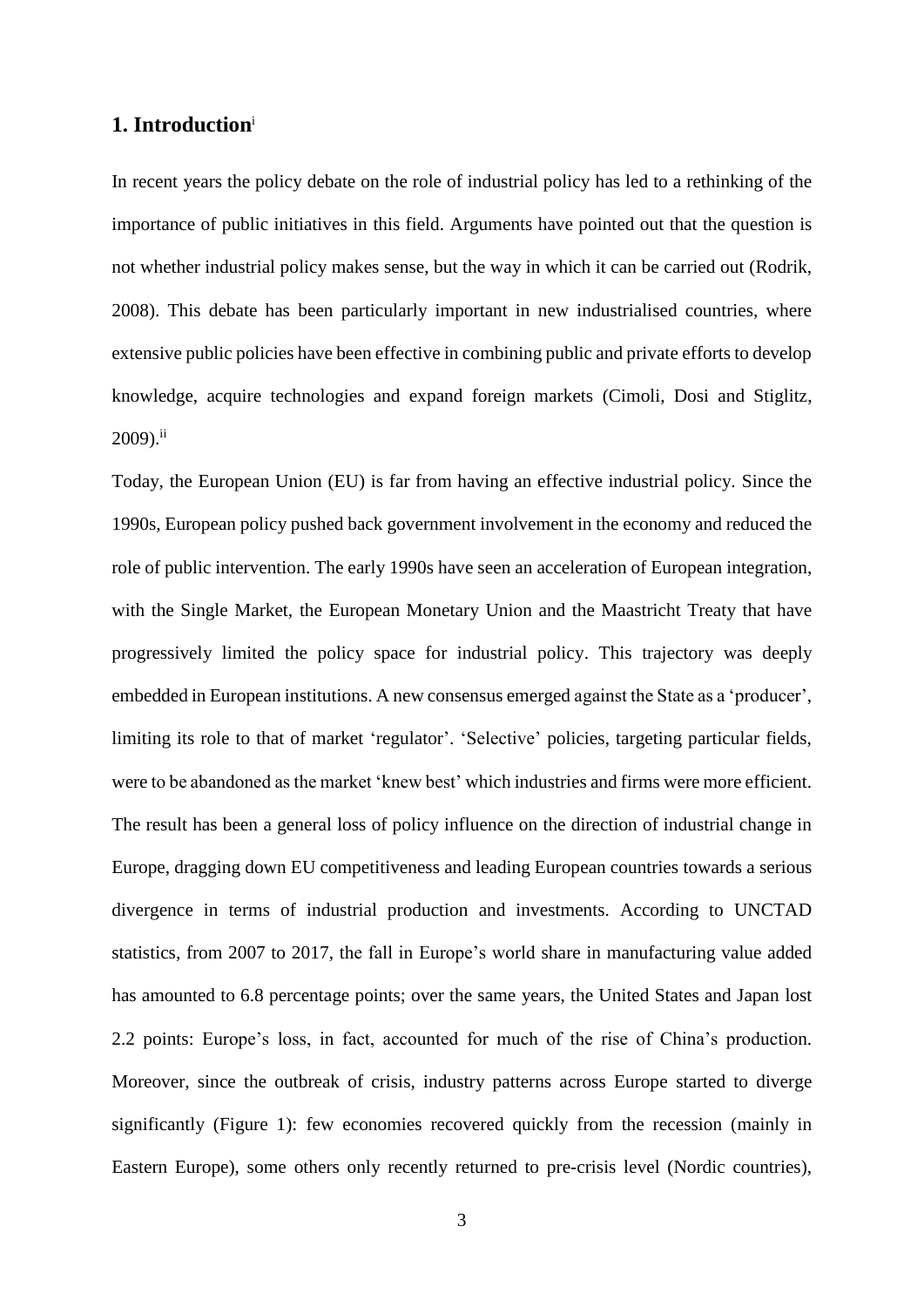while Southern Europe suffered a prolonged stagnation: Italy and Spain experienced dramatic losses of 25% of output in the aftermath of the crisis and had timid improvements in the last years; in France, at the beginning of 2019, industry production is still about 9 points below the 2008 level. For Europe as a whole this pattern has had wide-ranging consequences. Market mechanisms - and a defective institutional setting - operated in a way that has increased concentration in industrial production, leaving Europe with a manufacturing base that is more polarised between a 'centre' - a system centred in Germany and increasingly involving firms of a ring of surrounding countries (Central-East European economies) - and a 'periphery' which includes Southern Italy, Spain, Greece and Portugal - whose possibility to survive as a European player in industrial production is critically put in question (Stollinger et. al, 2014, Celi et al., 2018). In addition, the changing balance of power in industrial production in Europe seems to be particularly affected by the technological intensity of output: according to Eurostat national account estimates, over ten years (2007-2016), Germany has increased its share of European value added in high-tech manufacturing by about 6 percentage points (from 36% to 42%), while Eastern economies have increased their shares only slightly; in the same period losses emerged in most other countries - France  $(-1.1$  percentage points), Finland  $(-0.9)$ , Italy (-0.8), Sweden (-0.6), Spain (-0.4), suggesting a deepening technological divide within Europe.

#### **Insert Figure 1 here**

**Figure 1. Volume index of production in EU28 and in the main European countries from 2008 to 2019.** Monthly data, Seasonally and calendar adjusted data, index 2008=100. Source: Eurostat, Short-term business statistics.

Facing these challenges, in the last decade, the European Commission has shown a renewed interest in industrial policy, stressing the centrality of manufacturing to Europe's future (European Commission, 2012a, 2014a, 2017a).<sup>iii</sup> The slowing down of growth and investments, together with an increased awareness of the need to address the challenges posed by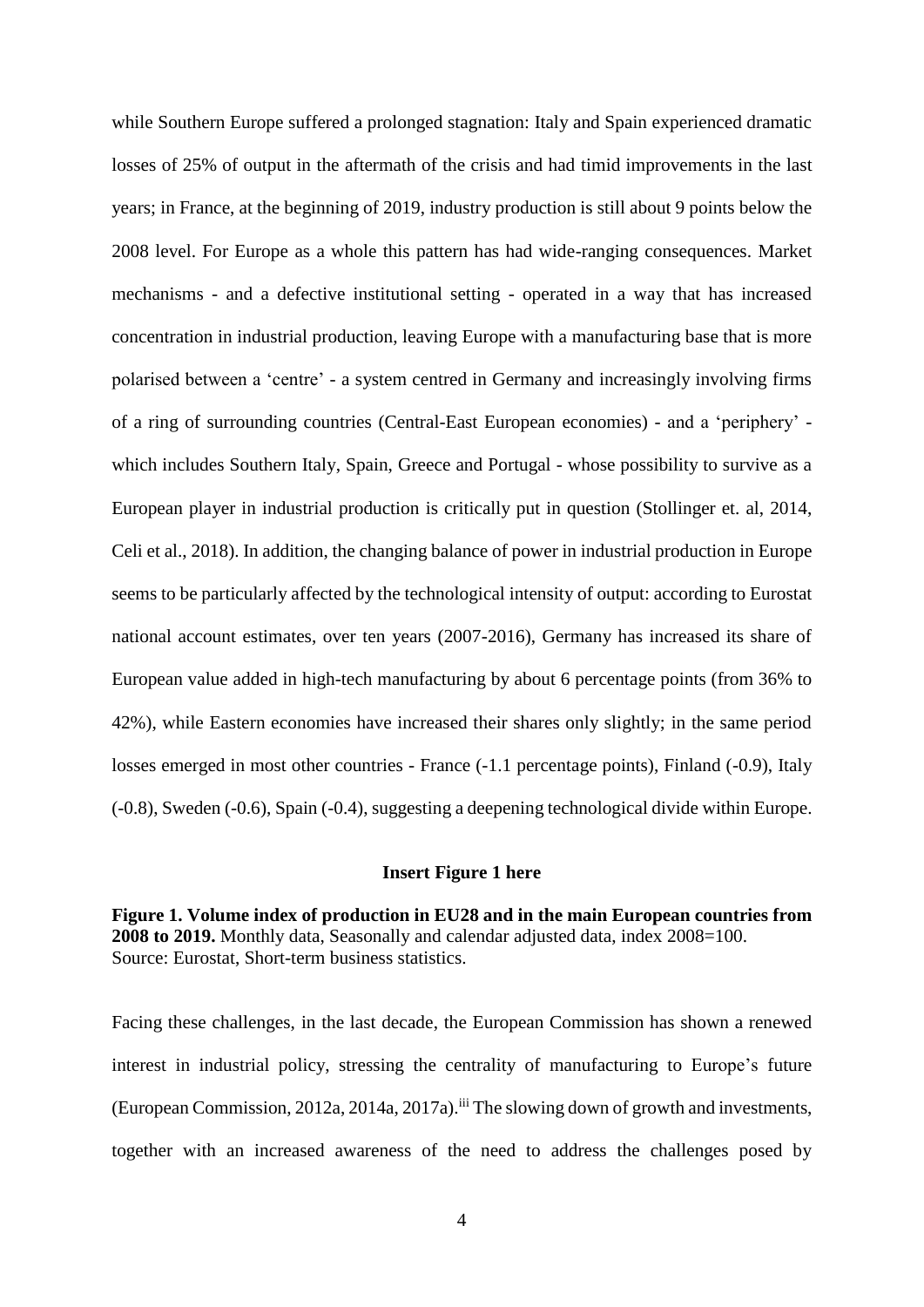globalization and the rapid advance in ICTs, have opened up a policy debate on the development of a new industrial policy at the European level and its role in promoting innovation and economic development. Yet, even the very mild tools of current European policies remain rooted in a poor institutional framework, with unclear objectives and limited resources.

Thus, in this article we investigate the main initiatives in the field of industrial and investment policy currently in place at the European level; then, we discuss the possibility of a novel approach, able to expand the policy space for an effective industrial policy. Our argument is that a 'transformative' public action in innovation and industrial change is a necessary condition for Europe's industrial and economic recovery.

In view of the debate on the new EU budget - the EU's Multiannual Financial Framework for 2021-2027 (MFF) (European Commission, 2018a) - there is a need to achieve a new political and social consensus on reshaping Europe's economies and on setting up the appropriate institutional context to attain innovative growth, addressing industrial decline and supporting a more even development of European countries and regions. As we shall see, the policy measures for industrial policy already exist in current European initiatives but they remain too narrow in scope. Industrial policy is still considered less of a priority than other EU policy objectives such as strict compliance to EU fiscal rules, cutbacks on state aid to industry and competition policy. This represents a major limitation for the development of a solid strategy, including the ability to confront the US and China in fast rising digital technologies. With regard to the US, Europe is showing a continuing inability to confront the monopolistic power at the global level of large US digital firms – Amazon, Apple, Facebook, Google, Microsoft – in fields such as technological and platform development, 5G technologies, control over data. With regard to China, the launch of the 'Made in China 2025' plan has showed its determination to foster innovation at the technological frontier, while it is already among the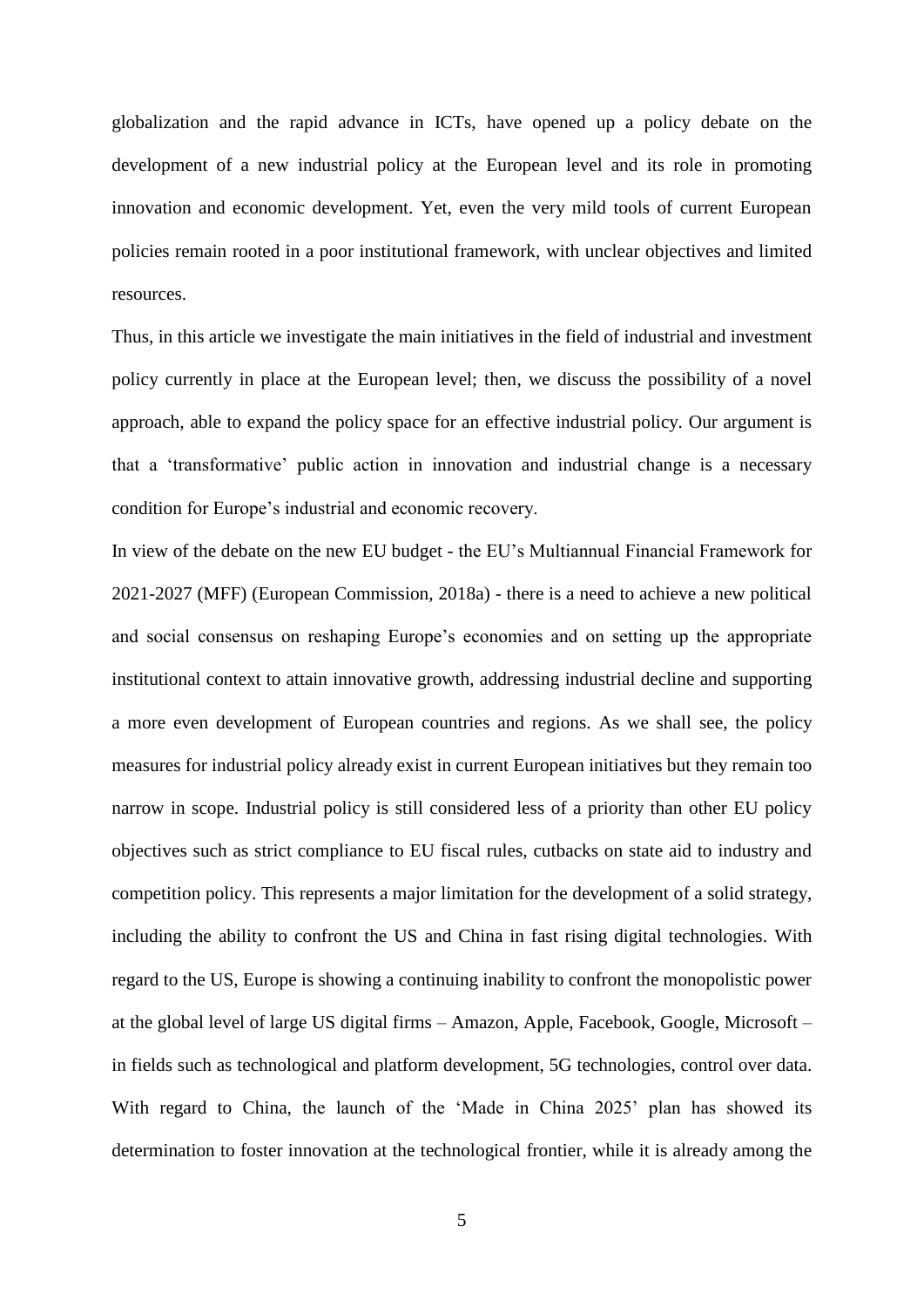top-five economies developing technologies in fastest growing ICT fields and it has overtaken the European Union in the share of R&D expenditure (2.1% of GDP in 2017, against Europe's 2%), although remaining below the United States (2.8) and Japan (3.2) (OECD, 2019). Finally, the European Union has to address the direction innovation and industrial change are taking (Mazzucato, 2018a). In particular, the seriousness of the ecological crisis means that all policies – and most notably, the policies aiming to reshape Europe's production structures must give priority to the ecological sustainability of economic activities. This challenge goes far beyond Europe 2020 goals on the environment and requires a more radical departure in the reshaping of economic activities over the next decades.

# **2. Current initiatives relevant for industrial policy at the European level**

# *2.1 European funding programmes and the new budget proposal for 2021-2027*

The Europe 2020 framework<sup>iv</sup> has included several policies and funding programmes that are relevant for innovation and industrial policy and that, however, have proved inadequate to face the challenges discussed above (Pianta et. al., 2016; Stehrer et. al, 2016). The conceptual basis of the main EU programmes - supporting research and innovation activity with *Horizon2020*<sup>v</sup> , infrastructure provision with *Connecting Europe Facility*vi, regional and cohesion policy, and SMEs*vii* - has remained rooted in a narrow mainstream view, limited to 'horizontal' measures that should not 'distort' the operation of markets: an approach hardly adequate for fast changing technologies and 'Schumpeterian' industries. Current actions are characterized by a fragmentation of initiatives and responsibilities and a lack of resources that make them unlikely to have a significant impact on the evolution of the European industry, while a supply-side focus has prevented an effective use of demand pull measures and targeted initiatives (Pianta et. al., 2016; Mazzucato 2017b).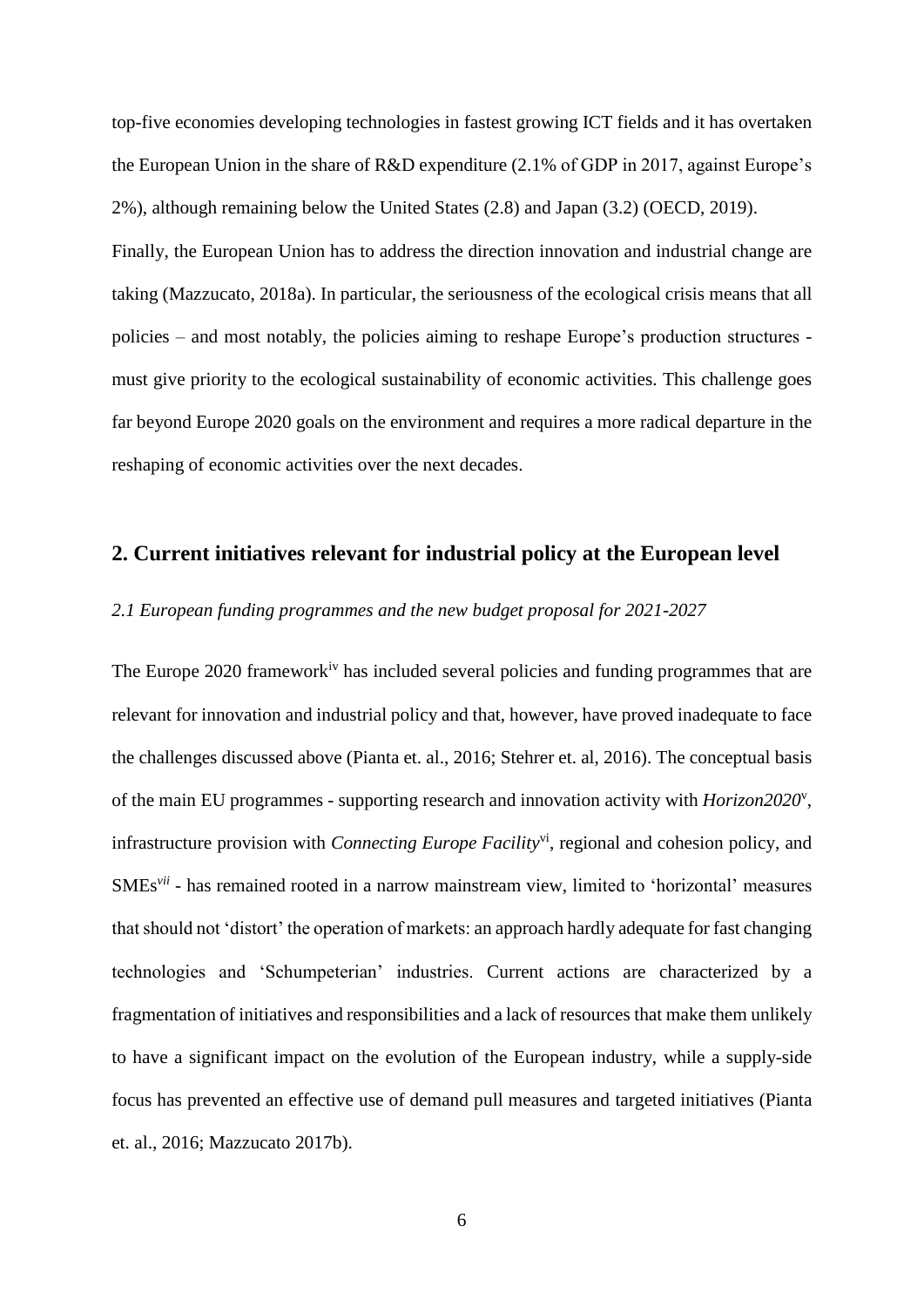A clear shortcoming of these programmes is a poor awareness of the need to ensure real economic convergence among European countries and regions. While they exclude funding for specific firms or economic activities, EU resources for Structural Funds and Cohesion Policy - conditioned to the co-financing by national governments and local authorities – are designed to 'compensate the losers' in market competition and address imbalances at the regional level.<sup>viii</sup> Their overall impact as tools for supporting economic convergence among EU regions has been, however, questionable. Cohesion funds have helped reduce to some extent disparities between 'old' EU regions and the regions of newly accessed countries of Central and Eastern Europe, but, since the start of the crisis, national and regional disparities have increased all over Europe - in particular between the Southern European regions and the rest of the EU (Eurostat, 2014).

Such difficulties in reducing disparities are often the result of a weak or declining industrial structure - including a poor sectoral specialization - and a lack of institutional capabilities that often characterize 'peripheral' regions - often worsened by a lack of connection between decision making at the EU, national and regional levels that prevents a consistent and effective policy to emerge. In many countries, Cohesion funds have either not been fully used, or have been characterised by waste, excessive bureaucratic burden and, sometimes, corruption. Ten years ago, a different model of governance and a reform of EU Cohesion Funds was proposed by the 2009 Barca Report (Barca, 2009) that argued for a "place-based" development strategy, a multilevel governance of funds, a focus on selected core priorities and an effort to favour better design, implementation and evaluation of projects, also imposing a stronger control at the national and EU level. Since the start of the crisis, however, the rethinking of Cohesion funds has made little progress. The need to reinforce - or even build - a solid regional innovation system and an efficient institutional set-up - which should take into account the nature of different (national and often foreign) players operating in a region - means that no one-size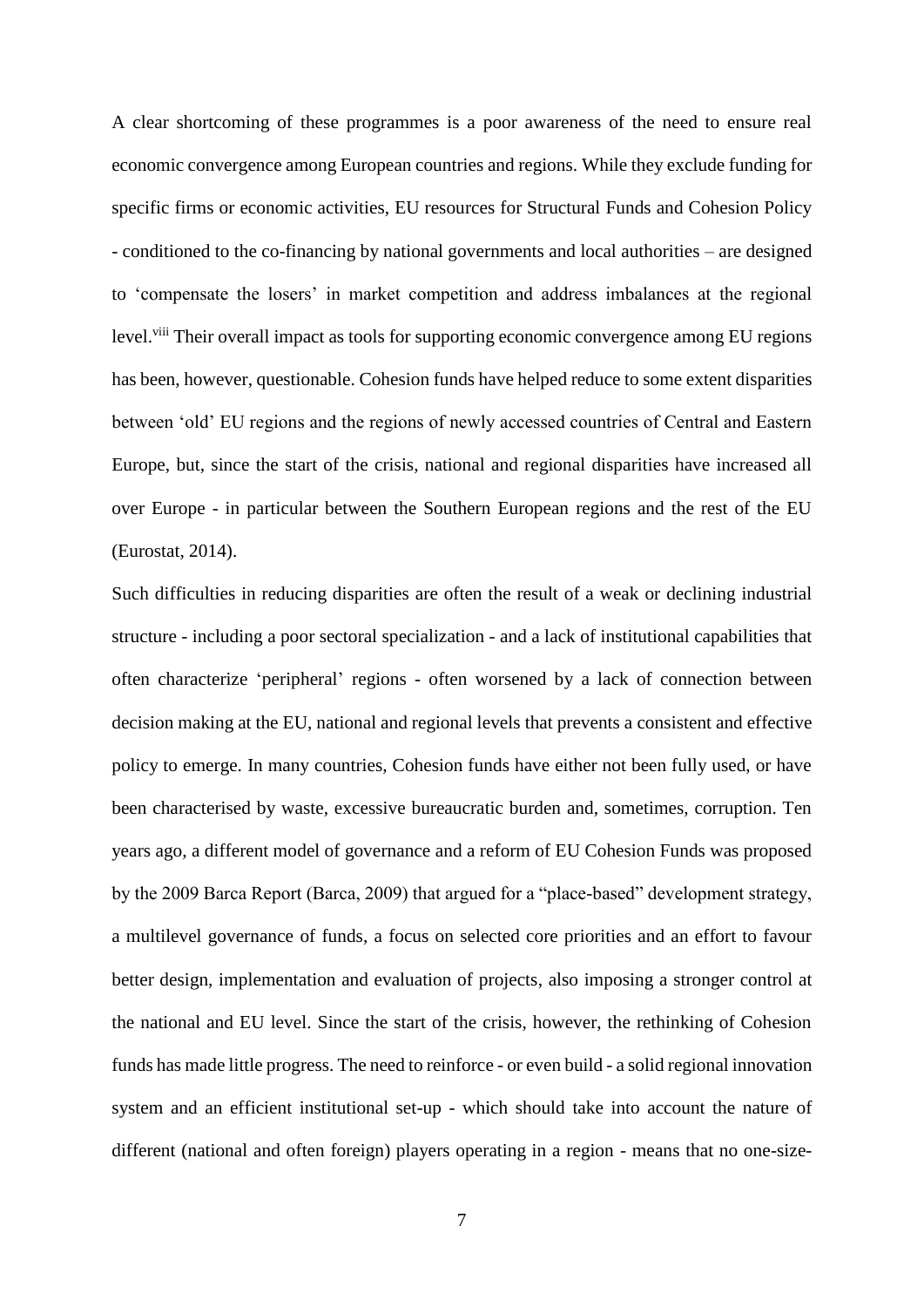fits-all policy can address a process of convergence and reduction of territorial disparities among European regions (Iammarino et al., 2019, Bruszt and Vukov, 2017). In many cases, the need to favour the coordination among investments will necessarily require a stronger presence of national government (Rodrik, 1996).<sup>ix</sup>

Another weakness of EU initiatives is their lack of effectiveness in promoting investments in new technological areas in the context of the uneven diffusion of innovation capabilities in European countries and regions. Although several EU documents in the last ten years have identified key priorities in technological and industrial activities that are expected to have a pervasive impact across the economic system - arguing for a 'sector-specific dimension' of its policy – the EU has never mobilised additional resources to be invested in these fields. A number of exceptions to the 'horizontal' approach have emerged with the initiatives associated to Industry 4.0 - such as 'Digitizing European Industry' - and promoting the creation of 'Digital Innovation Hubs' (European Commission, 2016) on the model of Germany's Fraunhofer Institute or the US 'National Network for Manufacturing Innovation'. Criticisms to these actions have pointed out that, without a broader strategy, their benefits are likely to go to firms that are already technology leaders, failing to favour a broader upgrading of digital capabilities in the economic system and spread ICTs and innovation in backward regions.

The proposal for the new EU's Multiannual Financial Framework (MFF) for the period 2021- 2027, planned by the EU Commission (European Commission, 2018a), maintains a 'conservative' approach. It is based on a long-term budget (1.11% of the EU27's gross national income) which is broadly comparable with the 2014-2020 MFF and that is therefore hardly adequate to sustain an effective industrial policy. The structure of the new budget should reduce the number of programmes and fragmented funding, streamlining the use of financial instruments, but it is not clear how this would increase the efficiency and effectiveness of current programs (Bachtler et al., 2019, Darvas and Wolff, 2018). No additional sources of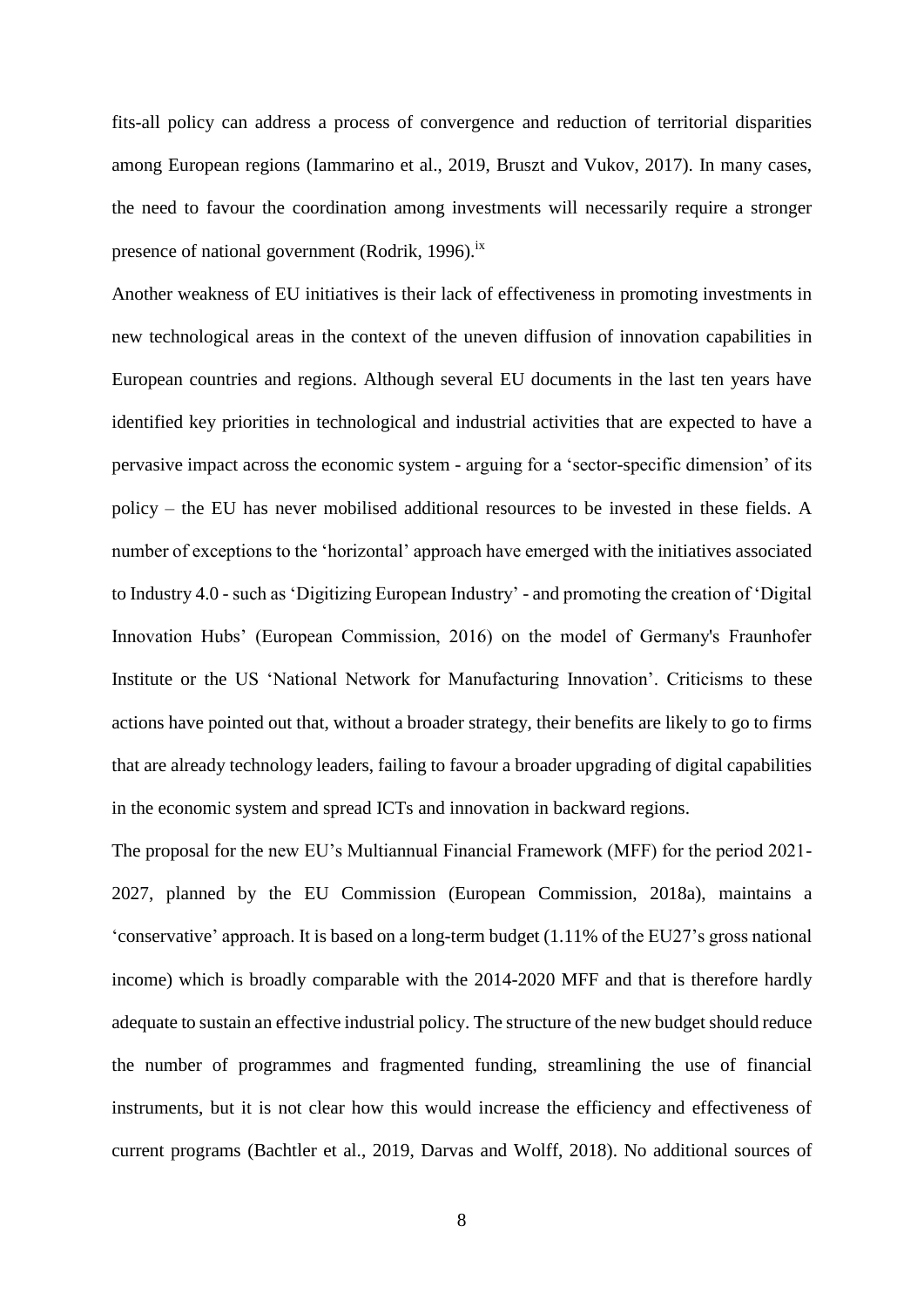revenues are envisaged in order to increase the EU budget. Constrained by the different positions of the Member States and by the political uncertainty at the time of the 2019 European elections, the new MMF does not offer answers to the challenges of European growth and divergence, nor it is clear how negotiations and the voice of the EU Parliament could improve the proposal.

A more radical and questionable departure from EU policy concerns the inclusion of military research and production in the activities funded by EU's MFF.<sup>x</sup> The European Defence Research Programme will receive 500 million euros per year for weapons research; the Europen Defence Industrial Development Programme will obtain 1 billion euros per year for technological projects related to arms acquisitions while member states are expected to provide additional funding for such initiatives. This is likely to take limited financial resources away from the research and innovation needs of European economies, favouring activities that are aiming at military power as opposed to economic development and sustainability. This would bring Europe along the road of the US model of military-industrial complex, a highly inappropriate and ineffective model for Europe. In fact, in the late 1980s this policy alternative had already presented itself, at the time of the New Cold War and of the US 'Star Wars' programme, heralded as a sign of US superiority in advanced technologies. Europe responded with the civilian programmes Eureka and Esprit that strengthened the cooperation among corporations and governments in selected areas of civilian high technology and were at the root of Europe's research and innovation policy, from the Framework Programmes to Horizon Europe (Pianta 1988).

In July 2019, the new president of the EU Commission has made some proposals to increase the EU's financial potential and channel EU resources towards climate-friendly policies, including the launch of a 'Green New Deal', the setting up of a 'Sustainable Europe Investment Plan' and a 'Just Transition Fund' to support the regions that have been most affected by the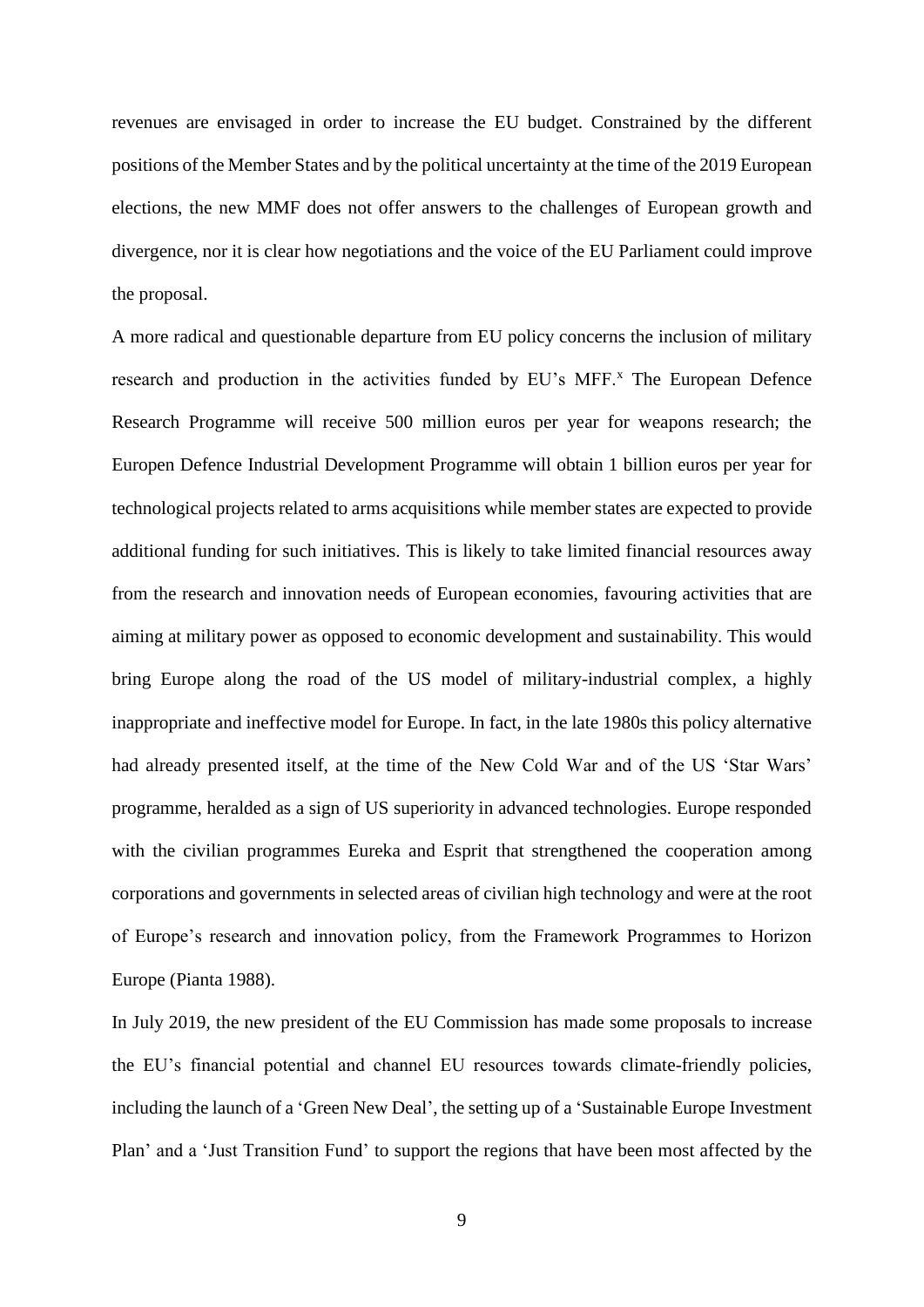crisis; finally, she has envisaged the partial transformation of the European Investment Bank into a Climate Bank that should mobilise 1 trillion euros of investments over the next decade.<sup>xi</sup> Although it is not clear how these proposals will be implemented and whether they can find the support of EU Member States, they document an increasing awareness of these challenges and a step in the right direction. However, in order to move towards a green economy and reduce inequality, the EU would need a more coherent and comprehensive strategy. The current EU programme to promote energy efficiency and decarbonization and fostering the transition towards a circular economy, set out by the EU Commission in 2015 - the Energy Union Strategy (European Commission, 2015a) - appears too modest and inadequate to effectively move Europe beyond its old model of dependence on fossil fuels and non-renewable energy resources (Fiedler, 2015).<sup>xii</sup> In part, this is due to the opposition of many countries - especially Central and Eastern Europe countries - that resist any change in this direction. Turning Europe into a sustainable economy and society (reducing the use of non-renewable resources, developing renewable energy sources and energy efficiency, protecting ecological systems and landscapes, lowering CO2 and other greenhouse gas emissions, reducing waste and generalising recycling) asks for a combination of direct public action with the provision of environmental services and appropriate regulations for private activities, including environmental taxation, incentives, public procurement and organisation of new markets, that cannot be found in the current EU strategy. The only adoption of monetary incentives - marketbased policies - may be not sufficient to foster industrial change: public direct investments, that in these sectors are complementary - and not substitute - for private investments, should drive cross-sectoral investments and imply a greater role for government (Lamperti et. al. 2018). As we shall see, a new EU-wide industrial policy could provide the framework for integrating the different policy tools needed for making Europe sustainable. With a pioneering role along the road to ecological transformation, Europe could also substantially increase its role at the global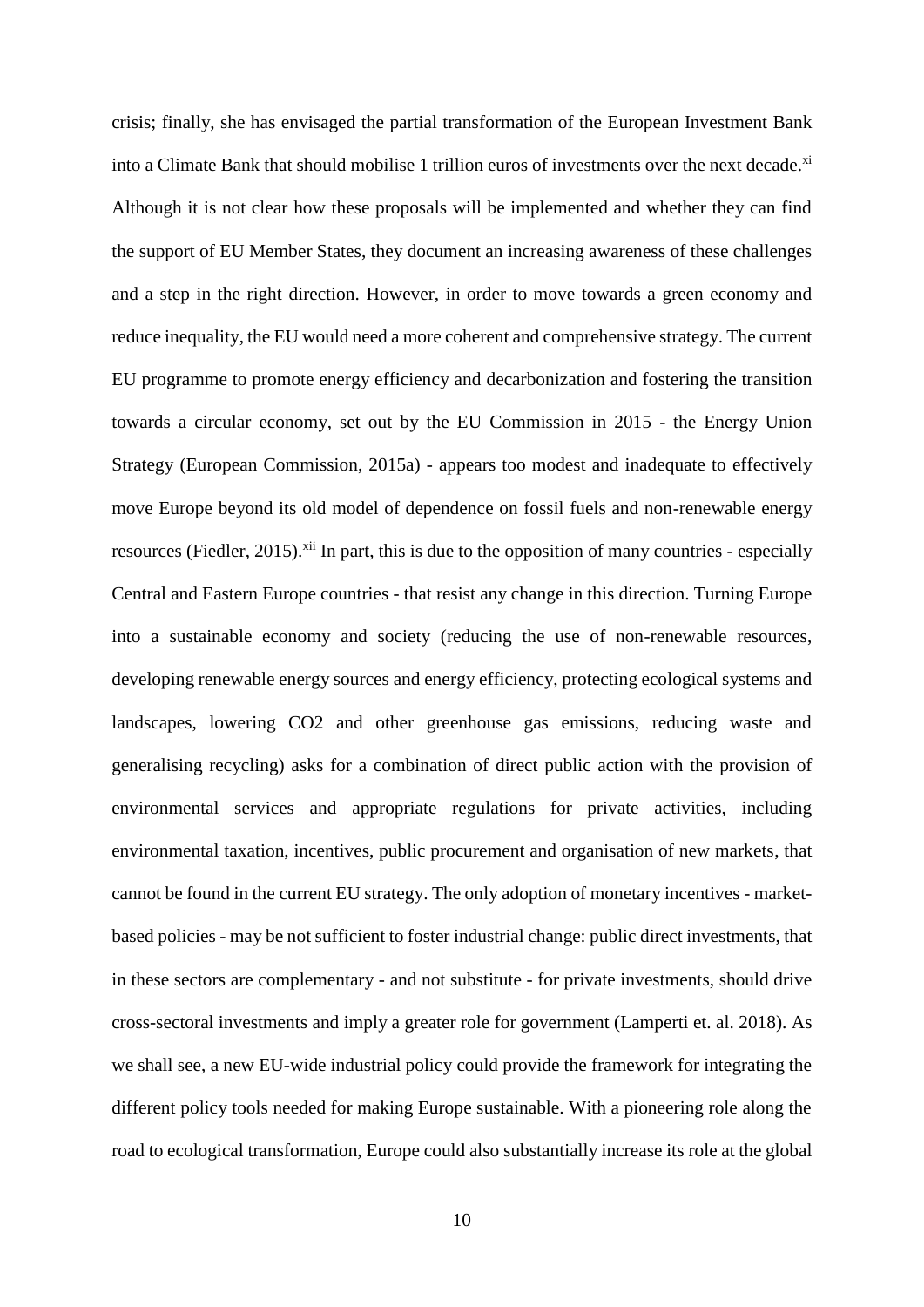level and support a transformation that concerns the whole economy and society.

#### *2.2 From the Juncker Plan to the InvestEU programme*

Investments in Europe failed to recover after the crisis and 2008 levels have been reached only ten years later (Figure 2). This pattern has been much worse than the performance of the US and other advanced countries; it has worsened the lack of demand, Europe's economic stagnation and industrial decline and has slowed down the process of accumulation and innovation of firms. Moreover, the same 'centre-periphery' divergence found for industrial production in Europe is becoming entrenched with a parallel polarisation in the evolution of total investments.

#### **Insert Figure 2 here**

**Figure 2. Gross fixed capital formation, percentage of gross domestic product (GDP) in EU28 and selected countries from 2008 to 2019.** Quarterly data, Seasonally and calendar adjusted data, index 2008=100. Source: Eurostat, National Accounts.

Facing these challenges, in late 2014 the EU Commission President has launched the 'Juncker Investment Plan', with the aim to support the recovery of public and private investment in Europe (European Commission, 2014b). In 2015 the European Fund for Strategic Investments (EFSI), the main tool of the Juncker Plan, was created and 'located' in the European Investment Bank (EIB) (European Union, 2015). EFSI was provided with rather small EU funds acting as source of leverage for large private financial resources, aiming at a total investment of 315 billion by 2018 - the target being expanded to 500 billion of total investment by 2020; original EU funds amounted to 21 billion: 8 billion coming from EU funds, 8 from the EU guarantee on the projects and additional 5 billion from EIB funds.

Five years later, the success of the EFSI programme showed how serious was Europe's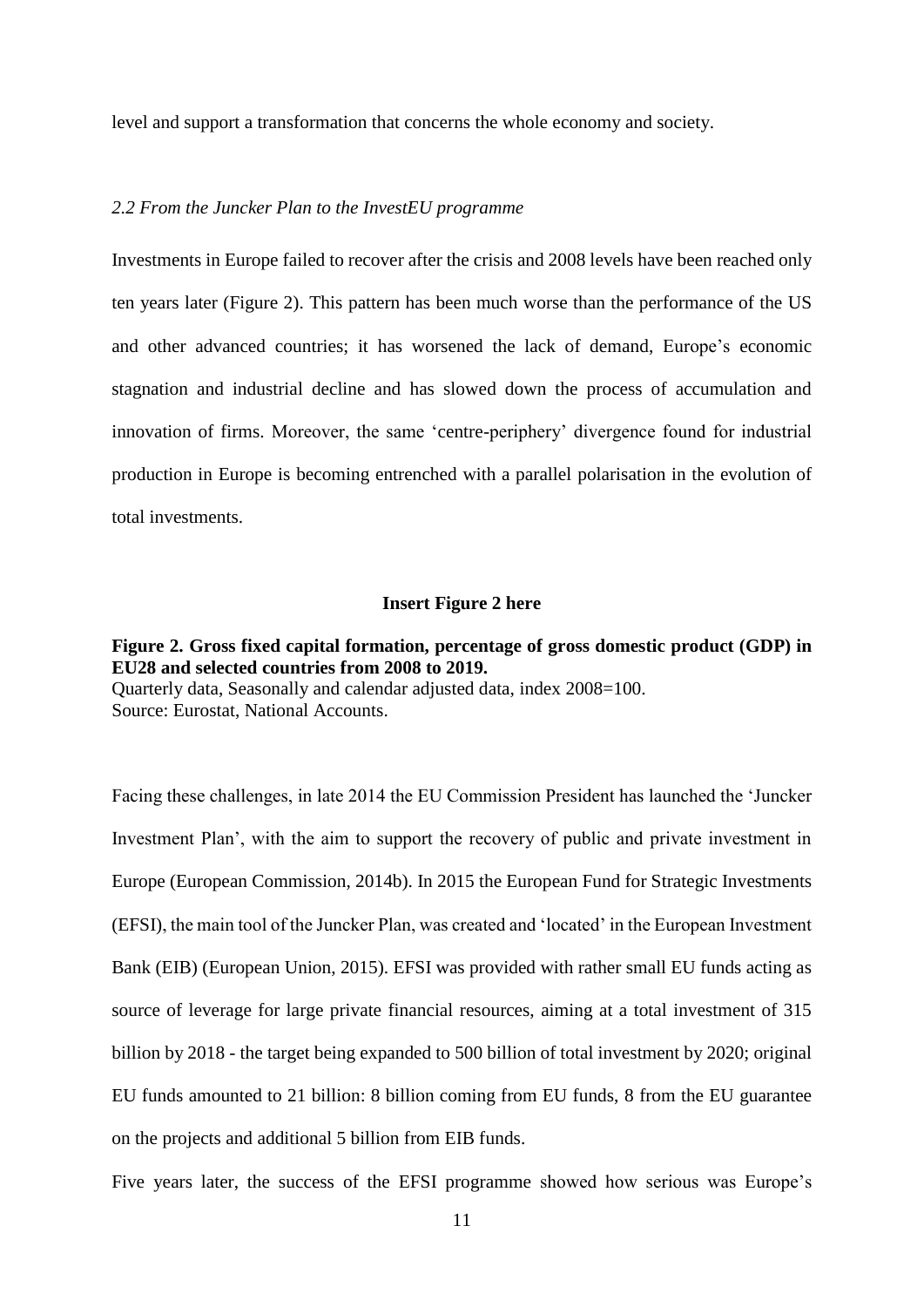investment gap and the mismatch between public investment needs and idle private financial resources. The 'Independent Evaluation of the EFSI Regulation' (European Commission, 2018b) confirmed the relevance of such a programme: from mid-2015 to May 2018, EFSI financing for 57.5 billion has facilitated 287.4 billion of investment spending (91.2 per cent of the original target).<sup>xiii</sup> EFSI was particularly successful in involving private sector investment (64 per cent of total funds in 2017), including through an increased cooperation with the national 'promotional' banks; however, while operations were characterized by a higher level of risk than standard EIB funding, EFSI failed to meet expectations in the financing of more innovative start-ups and early stage growth SMEs. Designed as a 'demand driven instrument' with no goal of economic convergence among Member States, funds were concentrated in few major countries: at the end of 2017, three Member States, France, Italy and Spain, accounted for the 44.5 per cent of total investment.

Since its inception, several criticisms have been made to the Juncker Plan and EFSI. First, EU available resources consist of a repackaging of funds from previous EU programmes, relying on a huge leverage effect. Second, there is an imbalance between private and public interests; projects funded exclusively by public agencies are excluded from the plan; private investors are provided with the EU guarantee, mainly investing in projects under public authority that may generate greater income paid by users but that is unlikely they will have the potential to foster high risk activities and support start-up initiatives. Third, it envisages a collection of disparate projects without a clear framework and public coordination (De Masi et al. 2015). Finally, the plan does not set specific guidelines on the location of planned investment, with the possibility to enhance - rather than reduce - the divergence in economic performances within Europe.

Despite all criticisms, the creation of EFSI and the role assumed by the EIB in managing it that includes the European Investment Fund (EIF) for investing in SMEs - opened up an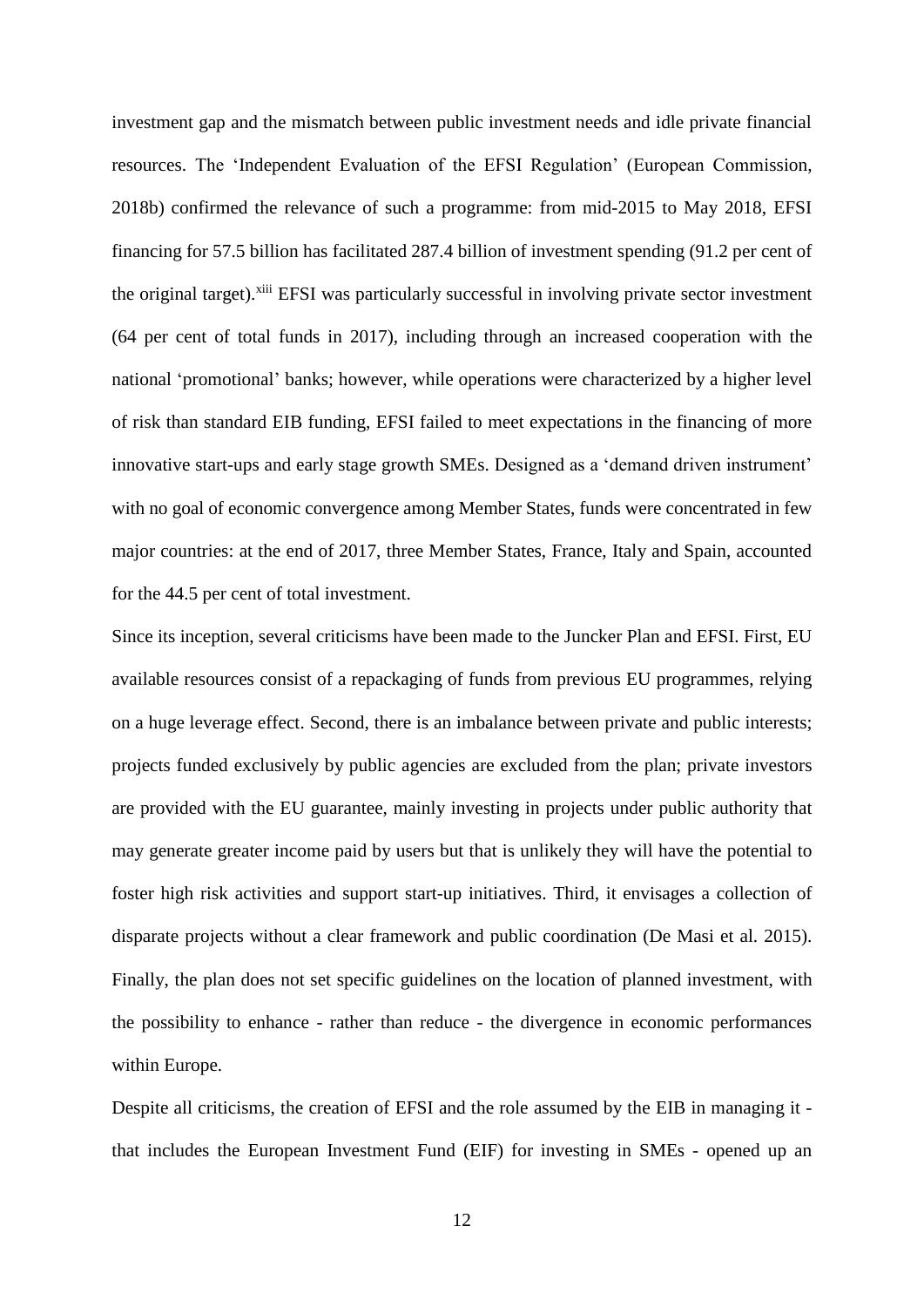important policy space for a European industrial policy: for the first time there is a EU-level programme that can obtain public and private resources to be invested for improving countries' infrastructures and production systems and recognizes that markets cannot be considered capable of identifying appropriate investment opportunities. Both these aspects are important starting points for an evolution of industrial policy proposals.

Given the success of the EFSI in mobilizing investment across the EU, the EU Commission has defined a new investment plan, InvestEU, valid for the next long-term EU budget 2021- 2027 (European Commission, 2018c), with the aim of reaching 650 billion of investment over seven years. Based on the same structure of the Juncker Plan, the Commission is proposing 15.2 billion for the core InvestEU Fund, adding 47.5 billion as EU guarantee; with a leverage of 13.5, these funds are expected to mobilize 650 billion. The InvestEU Fund will focusinitially in four policy areas: small and medium-sized businesses (11,25 billion guarantee), research and innovation (11,25 billion), sustainable infrastructure (11,5 billion), and social investments and skills (4 billion) - building on the arguments developed by the recent report of the European National Promotional Banks on social infrastructure that pointed out the a gap of 170 billion per year in the fields of education, health and affordable housing (Franzen et al., 2018).<sup>xiv</sup>

Finally, it should be noted that, in most key initiatives and new proposals on Europe's industrial and investment policy, an expanded role is envisaged for the European Investment Bank. In fact, its role within the European Union have changed over time (Clifton etl al., 2017): from a bank devoted to foster regional development projects in poor areas in the 1950s and 1960s, to the promotion of energy independence in the 1970s, to a role in the liberalization and privatization policies in the 1980s and 1990s, through investment in cross-borders infrastructural projects. In the light of European industrial policy, the EIB is basically developing a wide range of competences and tools based on a partnership between public institutions and private actors that enable it to operate effectively in financial markets. It still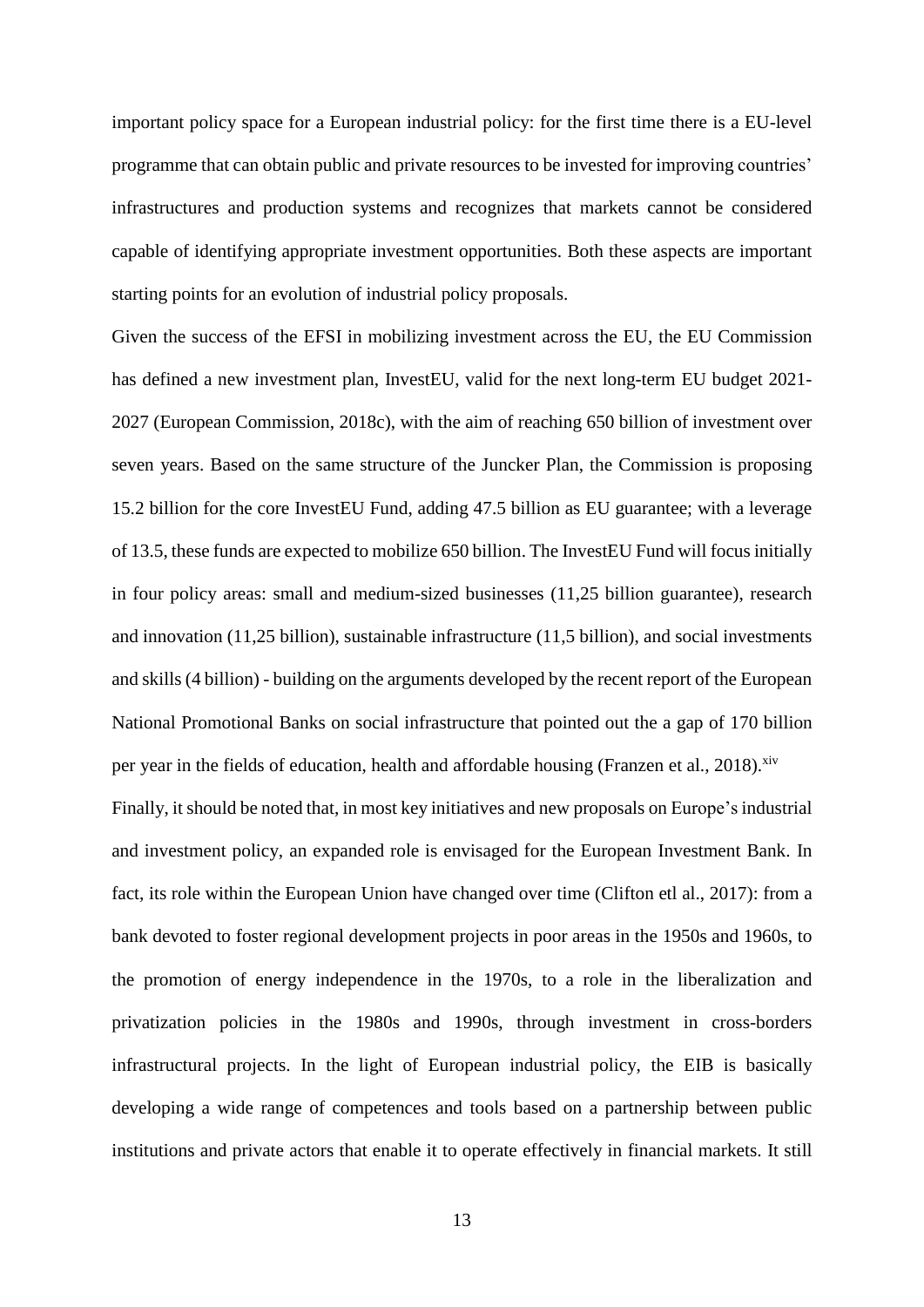maintains some constraints that made it structurally inadequate to fund a wide range of investments, especially when there is a strong public nature of activities and a high uncertainty of technological and market developments (Pianta et al., 2016). A further evolution of EIB in this direction could give it a crucial role in the evolution of a new industrial policy, coherent with the mandate of reshaping economic activities in Europe.<sup>xv</sup> In fact, in the last decades, the action of Public Investment Banks has played an increasingly role in industrial development in many countries, providing long-term financing to firms and infrastructural projects (including intangible ones) in areas where private financing would have been reluctant to invest due to high uncertainty and costs (Mazzucato and Penna, 2014).<sup>xvi</sup>

## *2.3 The policy space for investments in European fiscal rules*

European fiscal rules - from the Maastricht Treaty to the Stability and Growth Pact, to the Fiscal Compact - have been a corner stone of the neoliberal trajectory of European integration. Their rigidity has contributed to the fall in public expenditure and in public investment in particular. The European inability to change such rules even after the 2008 crisis has contributed to the long depression and stagnation that has hit European economies.

In recent years, very modest openings have emerged in this regard. The first one is the "investment clause", concerning the opportunity to exclude investments for co-financed public investments from the deficit/GDP ratio; although the European Parliament had supported the idea to push for a more ambitious plan and has revised the conditions for using the 'investment clause' to take better account of country-specific situations, its use was associated with restrictive conditions and its implementation for Member countries has been strongly limited (Truger, 2015). The second measure is the opportunity to obtain a temporary deviation from the path of consolidation of public deficit for countries involved in structural reforms. These two measures have provided some degree of 'flexibility' in managing public resources, but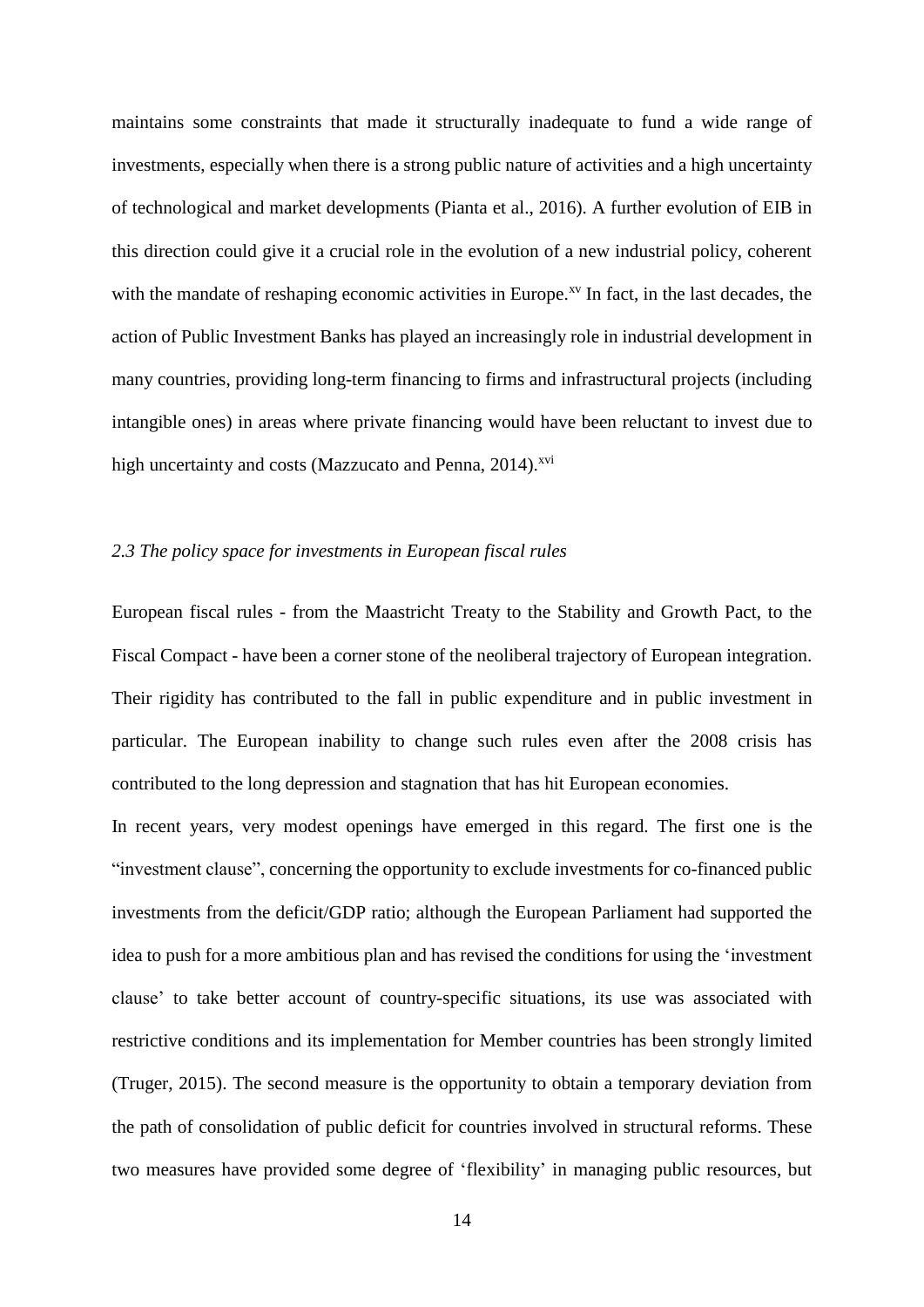they did not allow significant counter-cyclical expenditure, nor did they appear able to foster additional investments.

An important debate has emerged on the introduction of a 'golden rule' that excludes public investment from the restrictions on public deficits (Feigl and Truger, 2015). The argument is that public investment will mainly benefit future generations and is therefore reasonable to fund it not through tax receipts but through public debt. Moreover, current cuts in public investments can be detrimental to future economic growth, with negative effects on future wellbeing and fiscal budgets. A specific proposal for a 'golden rule' that excludes (some) public investment from deficit calculations has been developed by Truger (2015). The public financing of intangible investments (innovation, patents, software and education) could be exempted from fiscal restrictions; such a 'golden rule' could be introduced without a change in treaties.<sup>xvii</sup> In order to avoid the accumulation of excessive debt, an upper limit to the investment exempted from deficit restrictions could be established considering also the parallel evolution of GDP (Feigl and Truger, 2015). A parallel proposal has concerned the extension of the built-in flexibility of the current fiscal pact with a 'silver rule' for investments. Member countries could be allowed to spend more than is allotted for two years by the Fiscal Pact for debt-financed investments that are highly relevant for long-term growth and for slowing down climate change, when structural reforms are undertaken (Aiginger, 2014).

The adoption of a 'golden rule' would allow a significant reduction of austerity in public budgets and would tackle the issue of demand shortage. In the short term a significant extension of 'flexibility' in the calculation of allowed budget deficits for EU countries could represent the most immediate and easier possibility for counter-cyclical fiscal policy supporting investments and innovation. This is what several EU governments have demanded, opening up occasional confrontations with the European Commission. The problem is that austerity policy risks to be self-defeating as it reduces innovation and growth potential in the short-term, while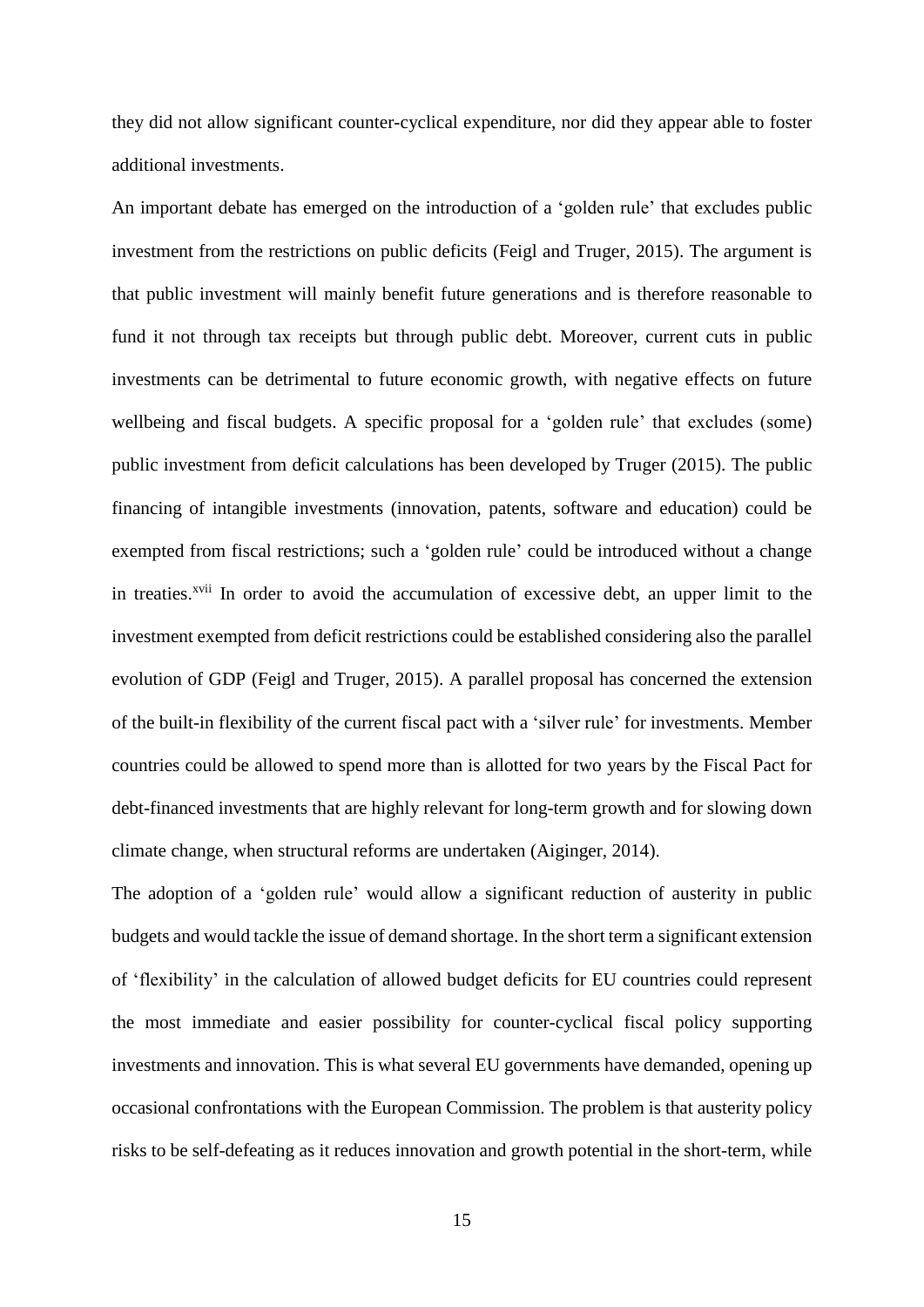leading to little or no improvement in fiscal balances in the long-run (Dosi et al., 2016). In addition, too much relevance on fiscal consolidation appears to have left little room for other objectives and policies, worsening – as it happened - the real divergence among European countries and regions (Dosi et al., 2017).

In September 2019 the Ecofin meeting has provided an important opening in this regard, with an explicit discussion on the possibility of allowing investment for sustainability projects to be exempted from the constraints of the Stability Pact. This shows how topical is the policy discussion on a novel EU policy in these areas. In fact, a relaxation of fiscal rules could indeed be the most feasible way for giving a new priority to investment expenditure associated to industrial policy and sustainability. The extent of this policy change, however, depends on the balance of power within European institutions, among national governments and political forces<sup>xviii</sup>

### *2.4 European competition and state aid rules*

The prospect of a European industrial policy puts in question the current way European competition rules are enforced. A discussion is already developing - including an influential 'German-Franco Manifesto for a European Industrial Policy' - in the context of the US protectionist turn and the rising trade war between the US and China.<sup>xix</sup> Criticisms to current EU competition policies have pointed out that the prohibition of 'distortion of competition' measures could represent a serious obstacle to the consolidation of European 'champions', able to compete with large firms in the US and China: a major case in 2019 was the stop by the EU Commission to the merger of Alstom and Siemens advanced train businesses. In addition, the EU relative weaknesses in key digital technologies – such as ICT providers and platforms and e-commerce (OECD, 2019), exposes Europe to the market power of US and Chinese dominant firms, gradually imposing a novel approach to competition rules in high technology fields -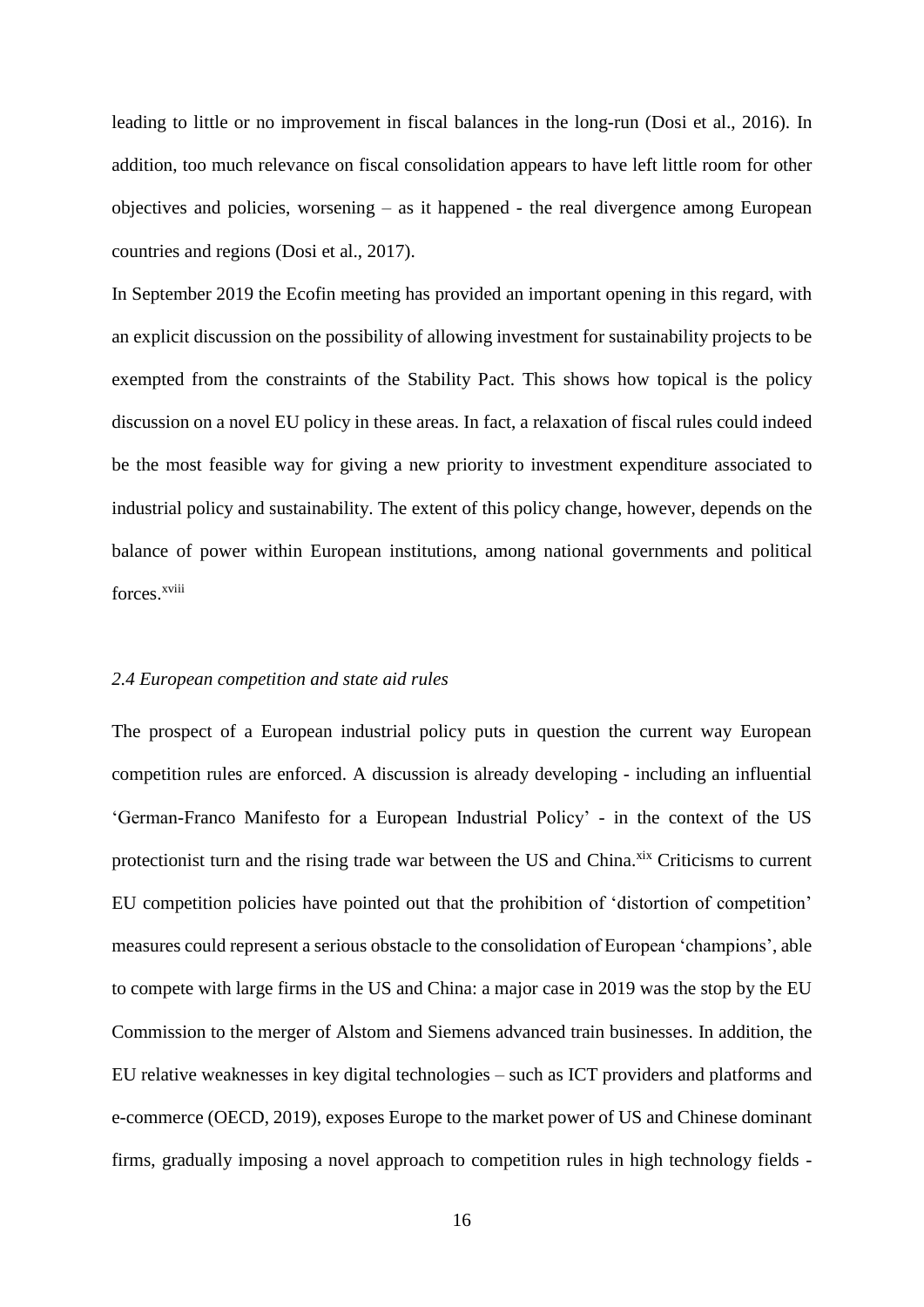where externalities and network effects are stronger, moving beyond the usual reliance on the benefits of Europe's Single Market.

A key aspect of EU competition policy are the rules on the provision of funds and support by national public authorities to firms - that highlight the ongoing retreat of industrial policy over the last decades. The general principle of EU legislation is the prohibition of any kind of selective government support, providing any advantage to a firm over its competitors. The Treaty of Rome in 1957 stated the limitations and the exemptions to State aid (Artt. 81-89), which have been revised by the Lisbon Treaty in 2008 (Artt. 101-109). EU legislation offers the possibility to implement some specific derogations, as enlisted in the Art. 107 of the Lisbon Treaty, while some interventions are possible with the exemption of the *de minimis* measures. Indeed, the elimination of barriers to the operation of markets and the drastic reduction of State aids have been key elements of EU policies in the last two decades: they have built a complex system of regulations and rules that have weakened the effectiveness of national strategies.<sup>xx</sup> Such rules have often been enforced by the European Court of Justice and now appear as a cornerstone of European integration. The principle of the European Single Market is being extended to services with plans for the removal of existing barriers (European Commission, 2015b). Moreover, the waves of privatisation of public services have created new areas of competition, especially for companies providing publicly subsidized services and private market services, extending the range of application of State aid legislation.<sup>xxi</sup>

As a result of EU competition policy, between 1992 and 2013, state aid as a share of GDP has been progressively reduced in most countries (Figure 3). The fall of state aid has only slowed down after the economic crisis of 2008, but it has played no counter-cyclical role in supporting demand and investment (as documented in Stöllinger et al, 2013). Within this overall pattern, Italy and Spain have reduced State aid fastest. In Germany, the adjustments that followed unification explain much of the reduction compared to the 1990s.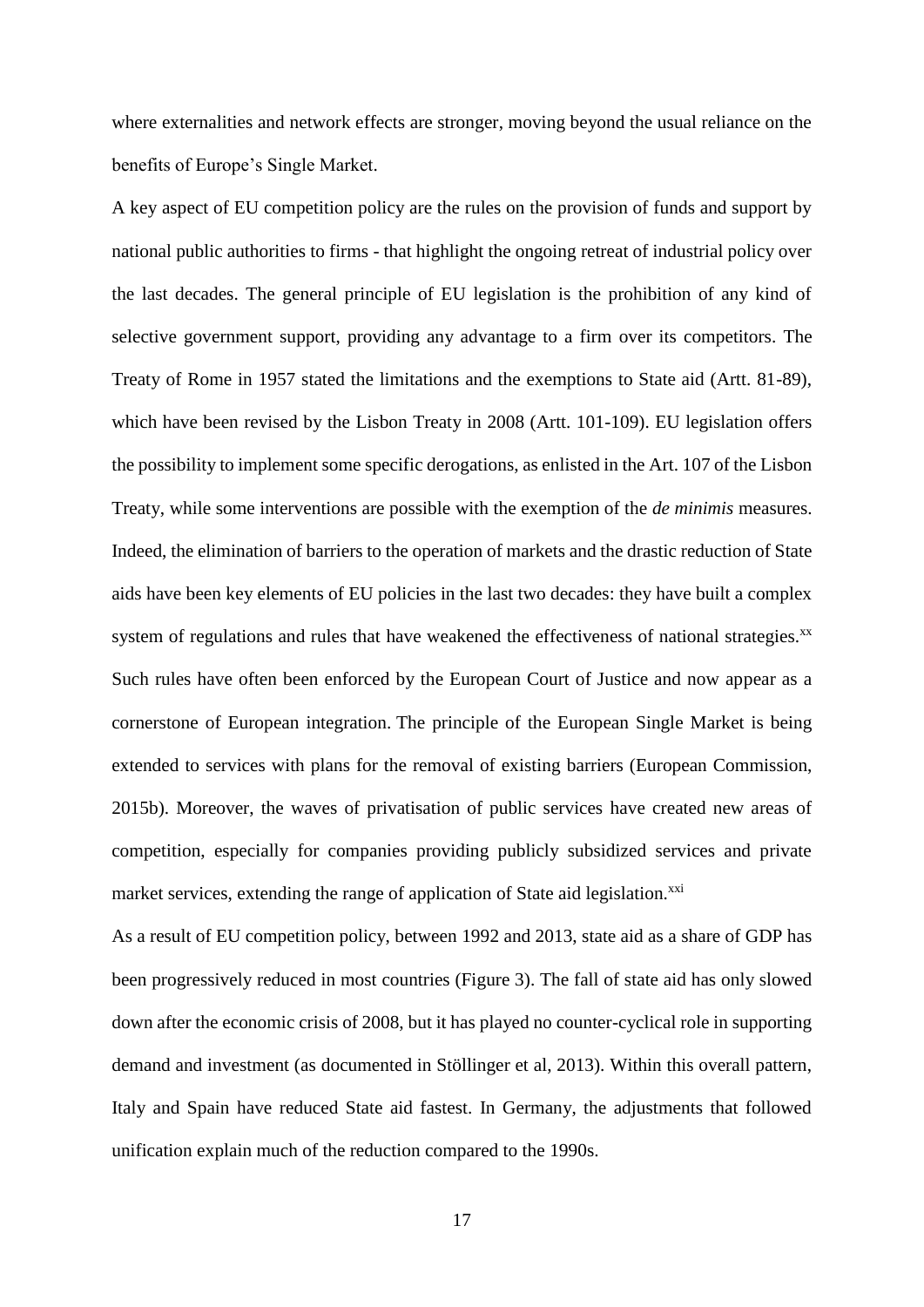#### **Insert Figure 3 here**

**Figure 3. Non-crisis state aid as a percentage of GDP in European countries.** Source: State Aid Scoreboard 2019, DG Competition.

In Southern economies, the long-established role of public enterprises and the extensive support that the State had provided to relatively weak private industry was rapidly reduced under the pressure of new European rules, contributing to the fall in industrial activities. Conversely, Nordic countries maintained higher expenditure and, together with Germany, shifted most measures towards environmental protection and energy saving objectives, documenting an important direction for the evolution of public action; an evolution that has been limited in Southern economies that have continued to devote most of resources to regional development and measures to support SMEs.

There is, actually, a clear contradiction between the pursuit of short-term efficiency gains through competition policy and longer term dynamic efficiency associated to industrial policies, protecting and expanding economic activities (Greenwald and Stiglitz, 2014). Moreover, since the 2008 crisis, in a growing number of cases, the EU has allowed exceptions to competition and State Aid rules, including aid to failing banks with the goal to ensure financial stability, public actions for saving major industrial plants and policy preventing foreign takeovers in strategic sectors. A major weakness of current State aid legislation is the lack of consideration of favourable tax treatment of firms by EU member states: the global tax planning of transnational companies aiming to minimise tax payments represents a major 'distortion of competition' that is ignored by the European Commission. In fact, for some countries a favourable tax policy has been an effective tool for implementing a national industrial policy.<sup>xxii</sup> Moreover, the lack of a unified regime for ensuring tax compliance by dominant US - and Chinese - digital firms represents an additional weakness of current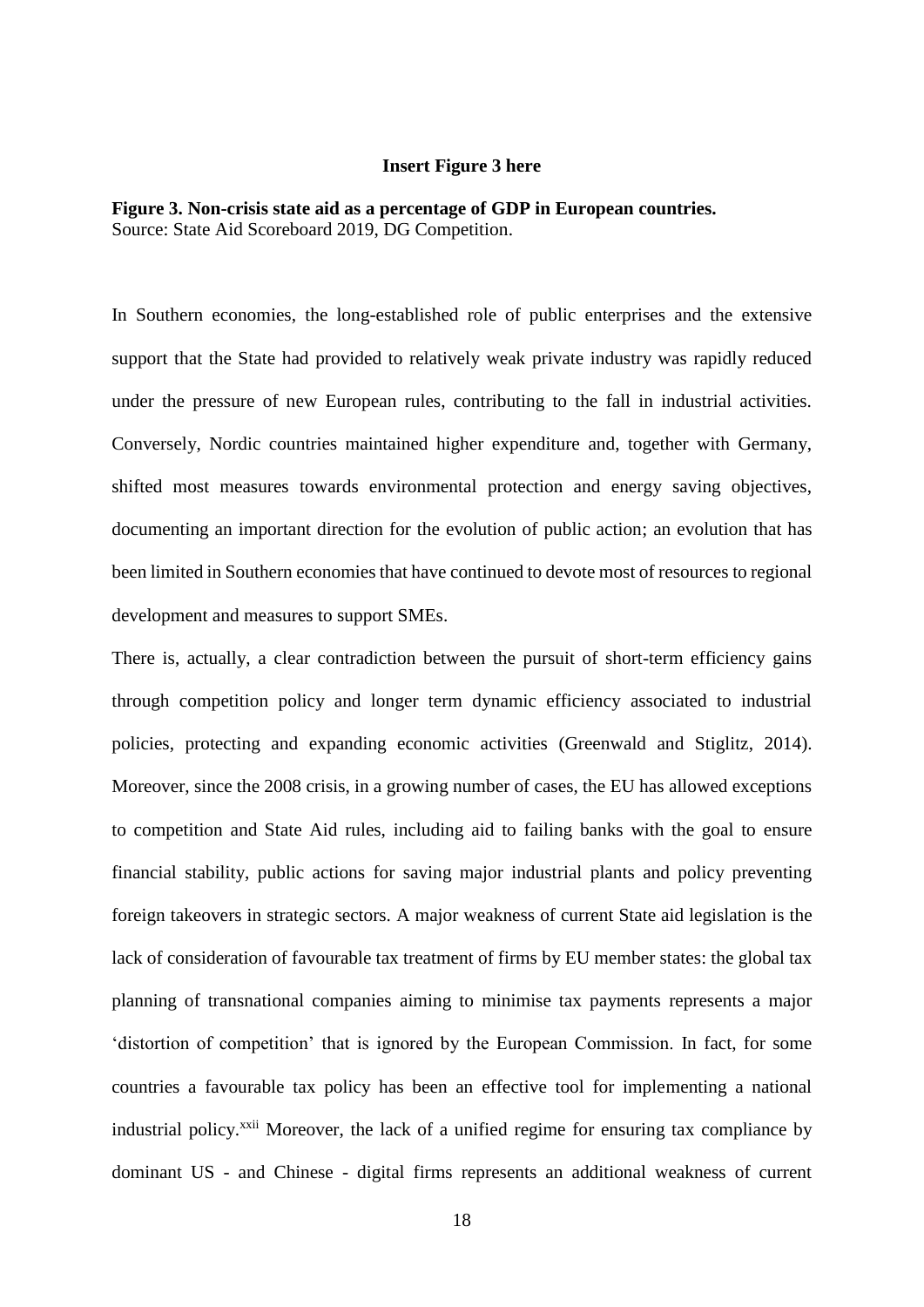competition policy, reducing public revenue and allowing extra-profits of foreign corporations that may contribute to a further worsening of Europe's technology gaps in these fields.

These contradictions in European policies have to be addressed with a more complex and consistent framework which has to allow - in specific cases and for a limited period of time for the priority of the expansion of production activities over narrow competition rules. The possibility to introduce more flexibility into rules and enlarge the space for industrial policy goals in the fields of production activity, public procurement and trade - to protect Europe from foreign competition - will depend, again, on the balance of forces within European institutions, among national governments and political forces.

### **3. Reframing European actions for a novel industrial policy**

The analysis of these four policy areas has highlighted the constraints coming from current European policy, the slow move towards new actions and the opportunities existing for a novel industrial policy. In this section, we integrate the most interesting elements of current policies discussed above with key ideas that could enlarge the existing industrial policy space in the European context. The range of policies so far described has documented the fragmentary and contradictory approach that has so far characterized European action and, at the same time, the need for an integrated policy agenda that may provide a consistent framework to the variety of initiatives supporting technological change, industrial modernization, digital capabilities, production convergence and the transition to a sustainable economy. This is the content that a new industrial policy may have and this is, in fact, a key tool for achieving the fundamental goals that Europe has chosen for its future.

Bringing together the above findings, a novel framework for a European industrial policy could be based on the following six principles, as an alternative to persisting in the old paradigm of fragmented and ineffective policy. While some of these principles and the necessary tools for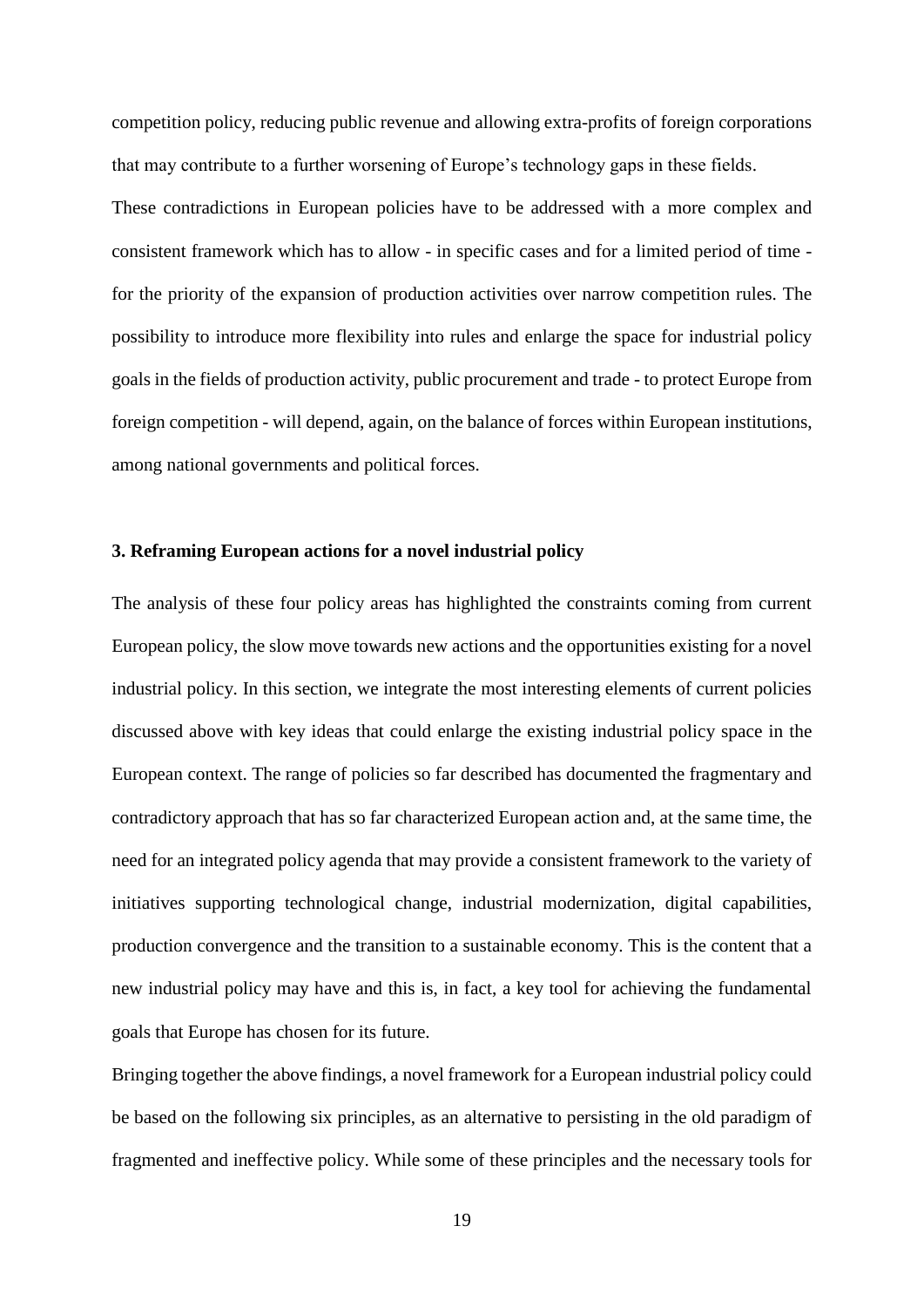implementation may appear far from the dominant policy framework in Brussels and in most European capitals, we have to acknowledge how fast policy views have changed on this subject - and none would have anticipated developments such as the 'German-Franco Manifesto' or the call by the new Commission president for a 'Green New Deal'.

First, a new industrial policy has to be firmly set within the European Union and – if required – within the institutions of the Eurozone; 'variable geometry' initiatives in this field, with 'enhanced cooperation' agreements among selected countries, could open the way to broader actions. The European dimension is needed in order to coordinate industrial policy with macroeconomic, monetary, fiscal, trade, competition, regulatory and other EU-wide policies, providing full legitimation to public action at the European level for influencing what is being produced. At the same time, a broader policy space should be allowed to national actions. Close integration - and a clear division of responsibilities - has to be developed between the European dimension (providing policy coherence, overall priorities and funding), the national dimension (where public agencies have to operate and an implementation strategy has to be defined) and the local dimension (where specific public and private actors have to be involved in the complex tasks associated with the development of new economic activities) to allow the potential for new production capacities to emerge at the local level and take into account the different pattern of development.

Second, changes in some rules and interpretations are required in current EU regulations, in particular those on competition which prevent public action from 'distorting' the operation of markets: the design of industrial policy should be evaluated on the basis of how it affects learning and innovation across the society, especially when dynamic benefits outweigh static costs (Greenwald and Stiglitz, 2014). The key economic question is how public action can support dynamic efficiency through research, innovation, investment, education and acquisition of new competences and skills (Mazzucato, 2013; Pagano, 2014; McKelvey and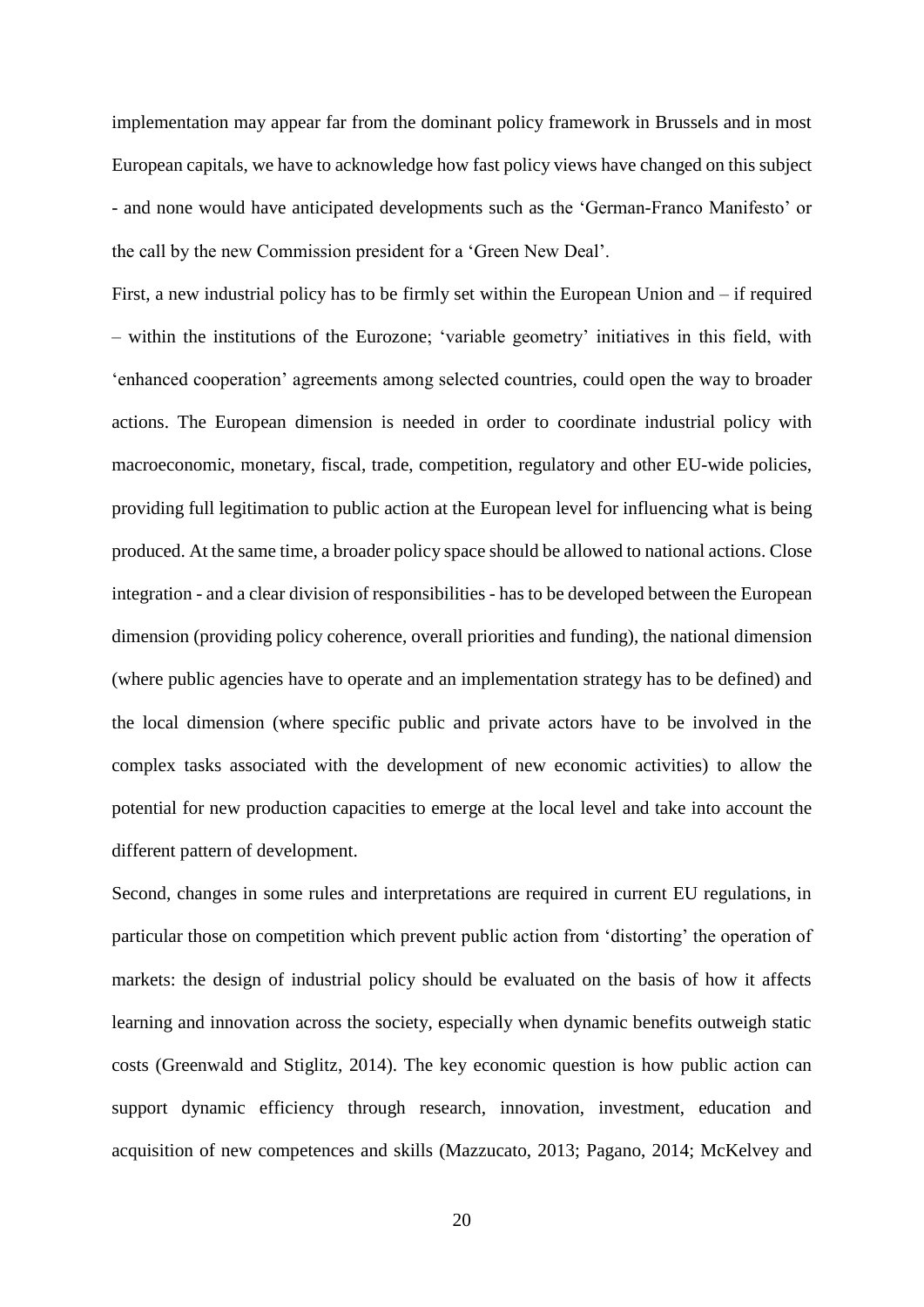Saemundsson, 2018). The objective is to develop activities that markets are unable to carry out and expand: this should also include the possibility that targeted firms – with either private or public ownership – are supported in various ways, including public procurement, in order to restructure economic activities and reshape market competition (Crespi and Guarascio, 2018).<sup>xxiii</sup>

Third, the disconnection between targets described in the major policy documents of the European Union and the above funding programmes is a clear shortcoming of current (and future) EU policy. A specific budget line on industrial and investment programme should be specified and be significant in terms of the size of new resources that are mobilised. Considering the size and power of European institutions, an investment programme mobilising resources for about 2% of EU GDP appears to be feasible. This is the order of magnitude of most proposals that have emerged so far;<sup>xxiv</sup> such an amount would make an impact in terms of macroeconomic effects, production activities and technological changes and would be big enough to compensate for the lack of private investment. Funds for a Europe-wide industrial policy should also come from Europe-wide resources. For the group of Eurozone countries, financing through Economic and Monetary Union mechanisms could be considered. Eurobonds could be created to fund investment and industrial policy (Quadrio Curzio, 2017); the EIB or a new European Public Investment Bank could borrow funds directly from the European Central Bank (ECB); the ECB could directly provide industrial policy funds to the spending agencies concerned. An alternative may come from a deeper European fiscal reform, introducing an EU-wide tax on corporations, thus effectively eliminating fiscal competition between EU countries. At the same time, national governments should be provided with a much greater policy space, relaxing the constraints on public investments, especially in the mobilisation of national resources financing investments for sustainability and innovation, whose benefits extend to all of Europe, building on the report of the European Fiscal Board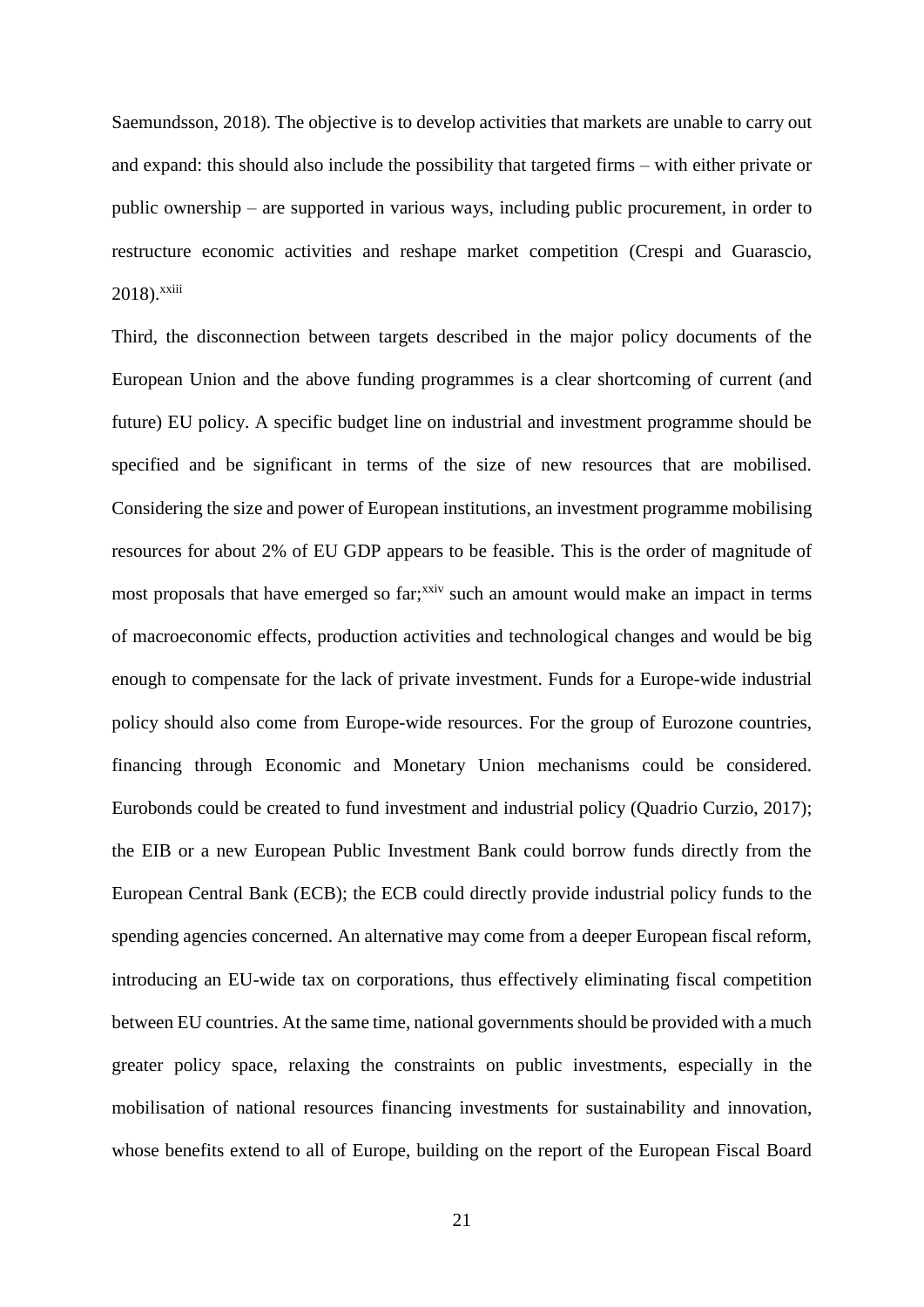and on the discussion started at the Helsinki Ecofin meeting of September 2019.<sup>xxv</sup>

Fourth, industrial policy has to move beyond the exclusive focus on 'horizontal' measures and identify activities characterized by high knowledge and learning processes, high productivity, high growth of demand, strong backward and forward linkages and integration in global value chains, moving the economy towards a sustainable and equitable trajectory.<sup>xxvi</sup> Mazzucato (2018a, 2018b) has proposed to adopt a 'mission-oriented' approach, based on 'systemic public policies that draw on frontier knowledge to attain specific goals' and a 'long-term commitment from public and private actors'. The European industrial policy should contribute to define a new model of growth orienting the evolution of the European economy. The specific activities that could be developed and supported include:

a) the protection of the environment, the limitation of climate change, sustainable transportation, energy efficiency and renewable energy sources; an increasing number of proposals for a 'Green New Deal' have now made this challenge a policy priority in Europe as well as in the US and China.<sup>xxvii</sup>

b) the expansion of Information and Communication Technologies (ICTs) with the production and dissemination of knowledge, an appropriate path towards a digital economy, Web based activities encouraging the practice of innovation as a social, cooperative and open process, reducing the social and employment risks related with digitalization;

c) health and welfare systems that are rooted in their nature as a public service outside the market, and characterized by a high innovation potential, high skills and important effects on welfare for the aging population of Europe.

All these fields are strongly connected, contributing to a higher quality of growth and sustainability; innovative technologies can favour new environmental solutions and improve health and welfare, which in turn may reduce pressures on the environment. They are also characterised by labour-intensive production processes and by a requirement of medium and

22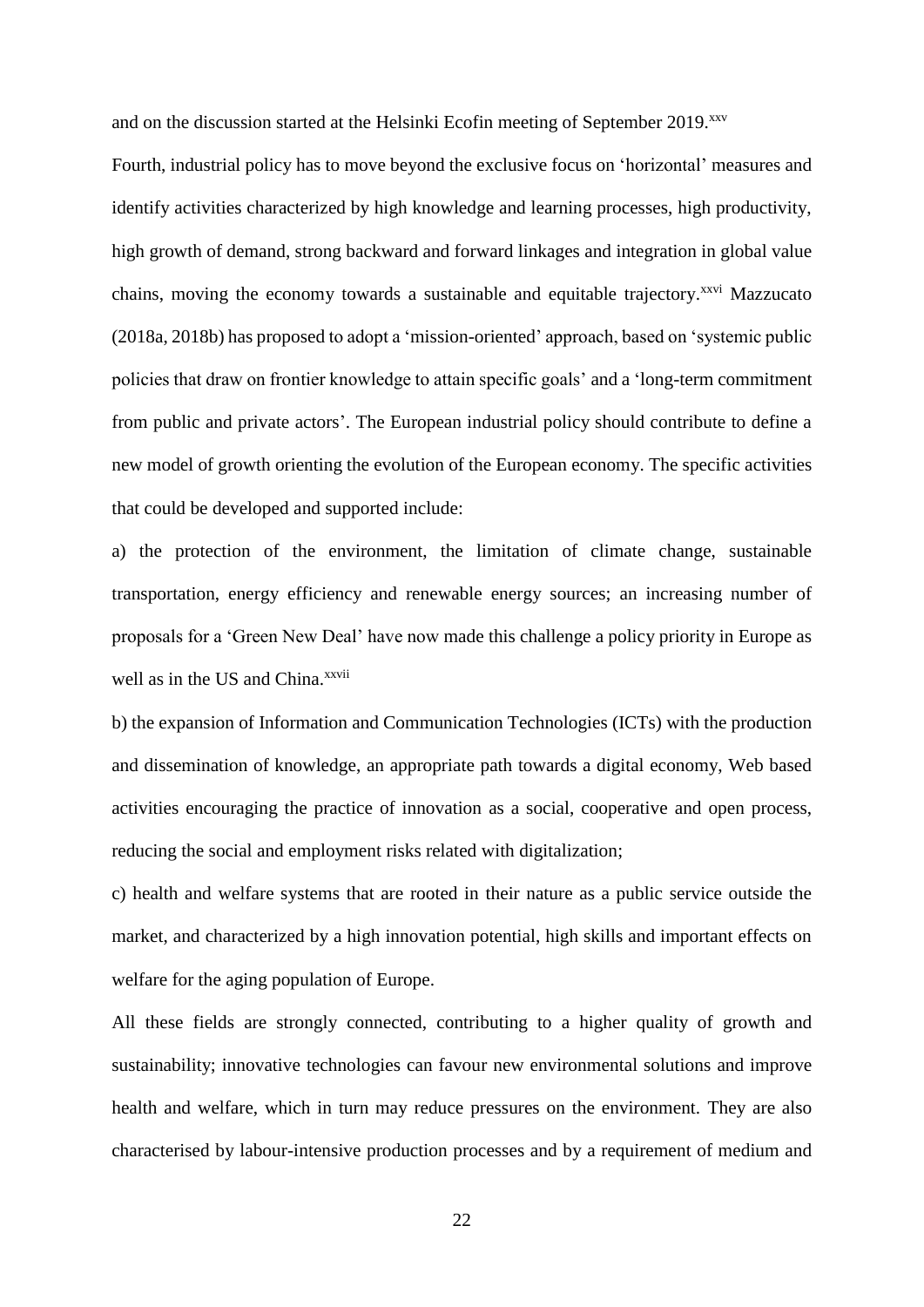high skills, with the potential to provide 'good' jobs.

Fifth, a fundamental objective of a novel industrial policy should be the reduction of the divergence in economic activities among European countries and regions. A practical way of assuring this is to pre-determine criteria for regional and national distribution of resources. For instance, 75% of funds could go to activities located in "periphery" countries (Eastern and Southern Europe, plus Ireland). At least 50% of the funds should be devoted to the poorer regions of such countries and 25% could go to the poorer regions of the countries of the "centre". This approach would ensure that industrial policy has a positive impact in the reduction of disparities among regions within countries and Europe as a whole. It would help create support for a sustainable industrial policy also in Eastern European countries that are currently resisting some of these proposals, as they would be set to benefit significantly from the opportunities to increase growth and convergence.

Finally, Europe's industrial policy cannot be reduced to financially-based investment decisions. It has to be rooted and legitimised by a broad democratic process centred in the European Parliament, where key decisions on objectives, tools, guidelines and funding of industrial policy will have to be made. The political process and democratic participation have to take centre stage in the shaping of Europe's industrial policy. A key role has to be played by the European Parliament in debating and deliberating the objectives, tools and guidelines of industrial policy. The European institutions in this field should be accountable to the European Parliament and, in their board, representatives from business, research organisations, trade unions, environmental groups, civil society organisations should be included. No "revolving door" between institutions and private firms and banks should be allowed. European institutions should engage in consultation with EU political, economic and social actors for developing the proposed industrial policy. A major challenge for the effective functioning and legitimation of a European industrial policy is the development of a new governance system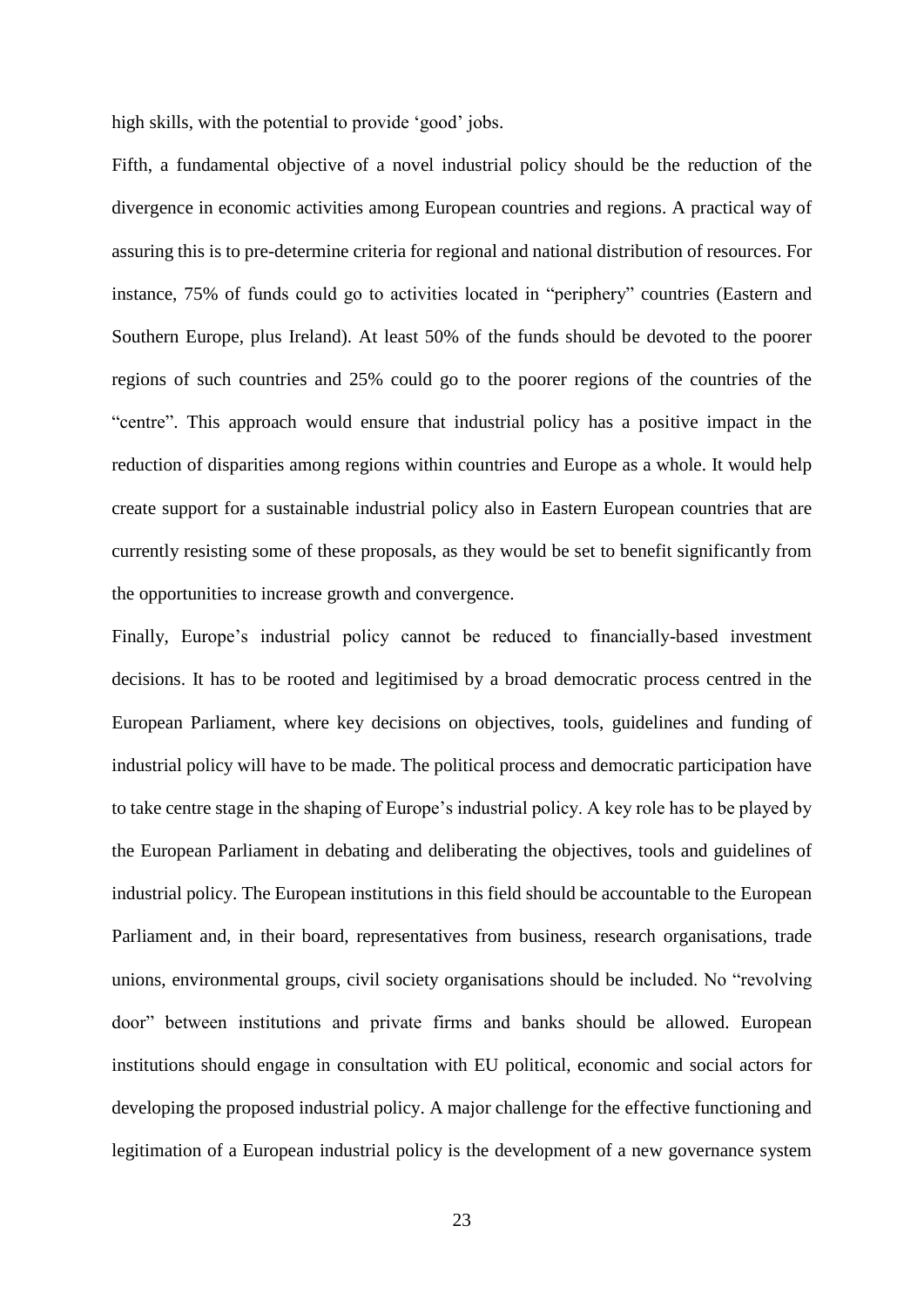that overcomes the problems of lack of efficiency, collusion between political and economic power and corruption that have emerged in the past.<sup>xxviii</sup>

Figure 4 summarises a proposal for a new framework for European institutions, funding and policy-making that could be associated with a new European industrial policy based on these principles.

### **Insert Figure 4 here**

# **Figure 4. A reframing of industrial policy in the European Union** Source: Pianta (2014)

A system could be envisaged where the EU Council and the European Parliament agree on the objectives, tools, guidelines and funding of industrial policy, calling the EU Commission to implement appropriate policy tools and spending mechanisms. In each country, a specific institution – either a National Promotional Bank or a new institution – could assume the role of coordinating the implementation of industrial policies at the national level, interacting with the existing national innovation system, policy actors, the financial sector, etc. More specific agencies, consortia or enterprises, with flexible institutional arrangements but with a strong public orientation, could be created (or adapted, if already in place) for action at the local and regional level and for initiatives in particular fields. The institutions at the national and local level would take responsibility for the selection of the new public activities that are required, of the appropriate policy tools, of spending decisions and projects to be developed. They would be subject to the strict monitoring and evaluation procedures currently used for EU Structural Funds. National initiatives would be able to use assigned resources from European industrial policy and will be encouraged to combine them with additional national public funds and private capital that could be attracted to invest in key areas identified by industrial policy. The industrial policy of the European Union should target relevant areas of new economic activities and provide funds for a variety of policy tools: support for existing public enterprises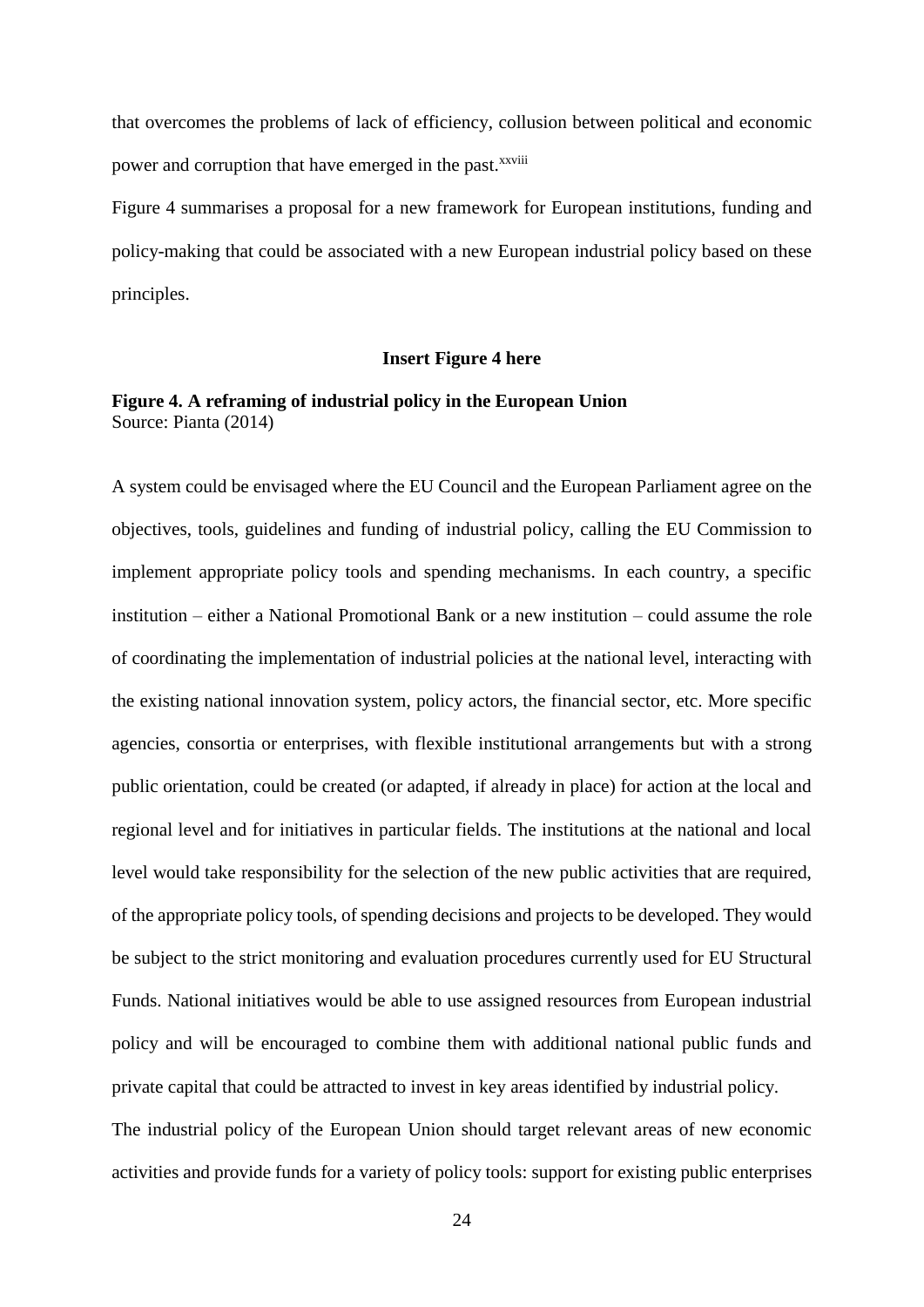and creation of new private firms in key areas and emerging sectors; new public-private partnerships; demand-side support and public procurement programmes for the goals of industrial policy; mission-oriented innovation programmes guiding R&D and technological change in investments characterised by high-uncertainty, high-risk, low short-term private returns and potentially high long-term public benefits. Such initiatives could set in motion a new trajectory of European development, orienting R&D and technological change, attracting private investment, reshaping business organizations and expanding skilled employment. A new European industrial policy could create and organize markets that the short-sighted, riskaverse decisions of private firms and banks are unable to develop. Public support could stimulate financial markets and private actors to invest in firms and non-profit organisations developing "desirable" market activities that could more easily repay the investment. A greater ability could be developed to obtain longer term returns on the basis of agreements with private firms exploiting the results of the public investment made in uncertain R&D and innovation activities, thus reducing the current private appropriation of the gains from public investment (Mazzucato, 2013). Existing institutions could be renewed and integrated in such a new industrial policy, including – at the EU level – Structural Funds and the European Investment Bank (EIB). However, their mode of operation should be adapted to the different requirements of the role here proposed. While, in the short term, adapting existing institutions is the most effective way to proceed, in the longer term there is a need for a dedicated institution – possibly a European Public Investment Bank – coherent with the mandate of reshaping economic activities in Europe. Moreover, attention should be paid to the different institutional capabilities in different countries, making sure that arrangements for decision making and funding may assure that policy implementation is transparent, accountable and effective.

In all cases, the rationale for financing industrial policy cannot be reduced to the financial logic of the "return on investment". The benefits for the EU as a whole in terms of environmental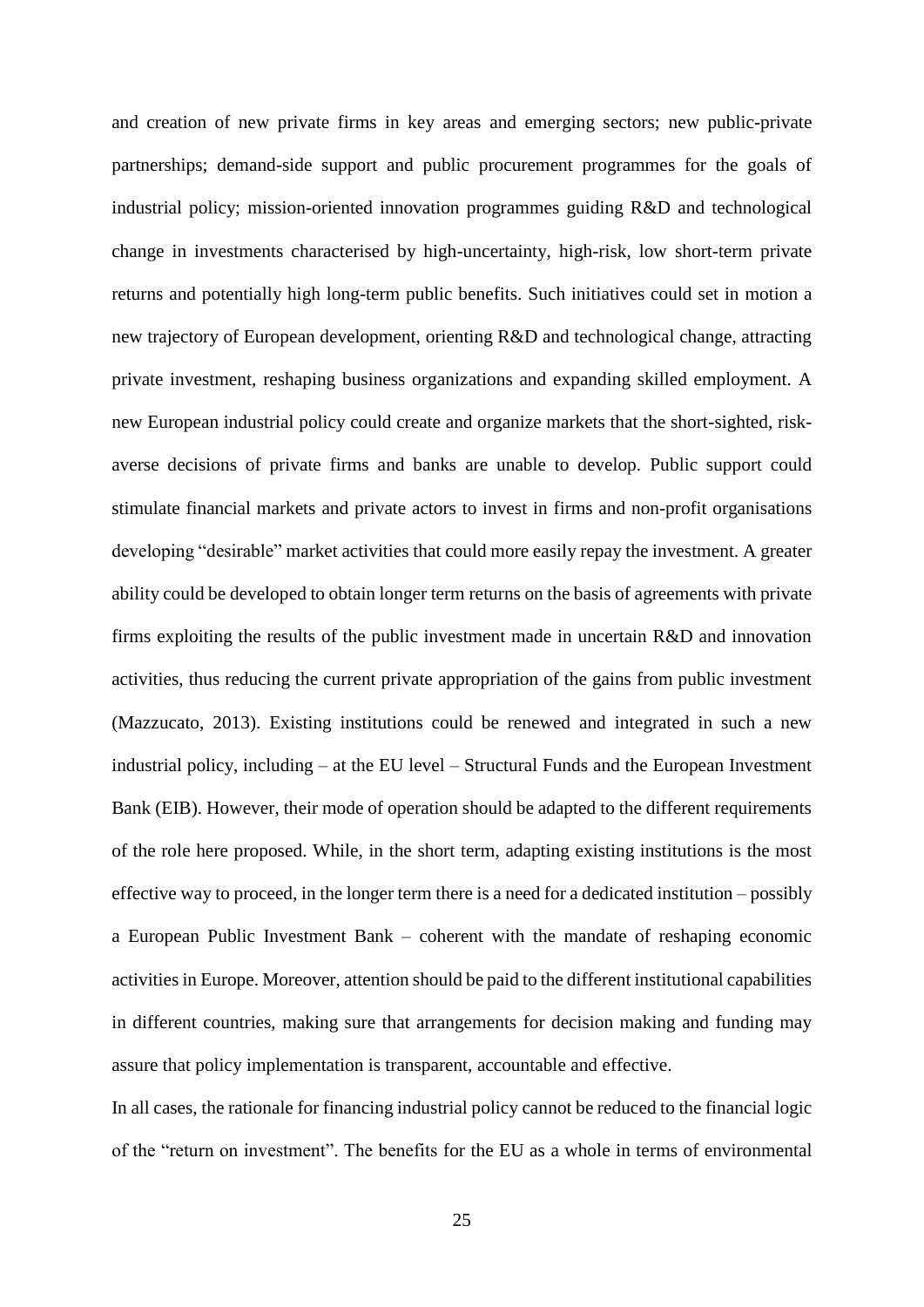quality, social welfare, greater territorial cohesion, and more diffused growth at the European level have to be considered, and the costs have to be shared accordingly.

# **4. Conclusions**

The EU is increasingly involved in actions typical of industrial policy, without having a comprehensive, consistent and accountable policy framework in this field. With the new European Commission appointed in 2019 a novel interest in policy changes in these fields and on a 'Green New Deal' has emerged. This opportunity should lead to a novel European industrial policy integrating objectives, policy programmes and greatly expanding the resources available. It could also combine the use of different, complementary tools and change the direction of European growth and integration.

Europe is facing a growing discontent due to lack of growth and legitimacy, increasing inequalities, growing divergence among regions. Building on current policy openings, a broad debate on what and how we produce, how the benefits are distributed, how a sustainable future could be built should be a priority in Europe's agenda. It would also be a key opportunity for renewing EU policies, extending democratic processes, increasing social cohesion and the consensus for the European project.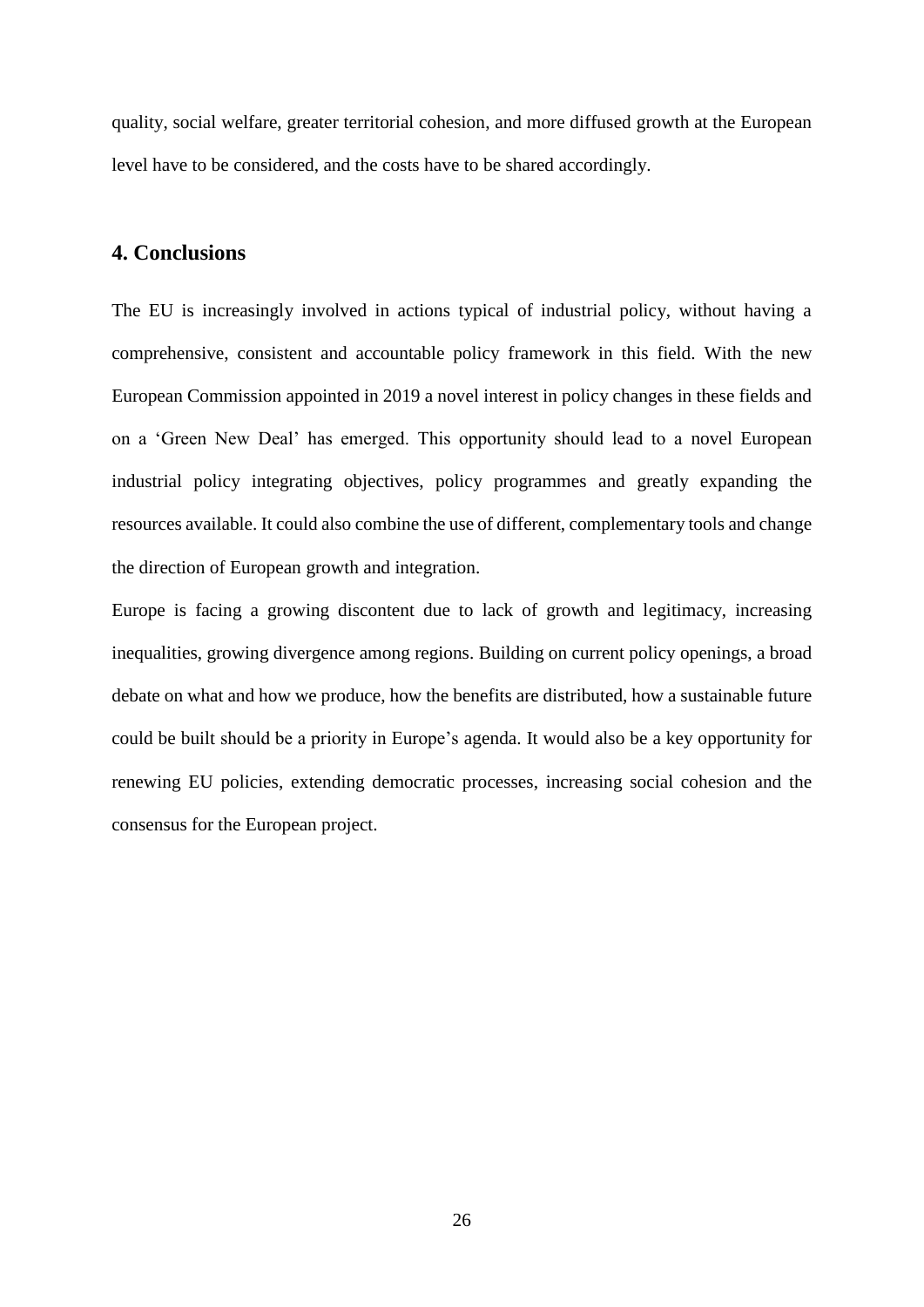## **Figure 1. Volume index of production in EU28 and in European countries from 2008 to 2019.**

Monthly data, Seasonally and calendar adjusted data, index  $2008=100$ .



Source: Eurostat, Short-term business statistics.

# **Figure 2. Gross fixed capital formation, percentage of gross domestic product (GDP) in EU28 and selected countries from 2008 to 2019.**

Quarterly data, Seasonally and calendar adjusted data, index 2008=100.



Source: Eurostat, National Accounts.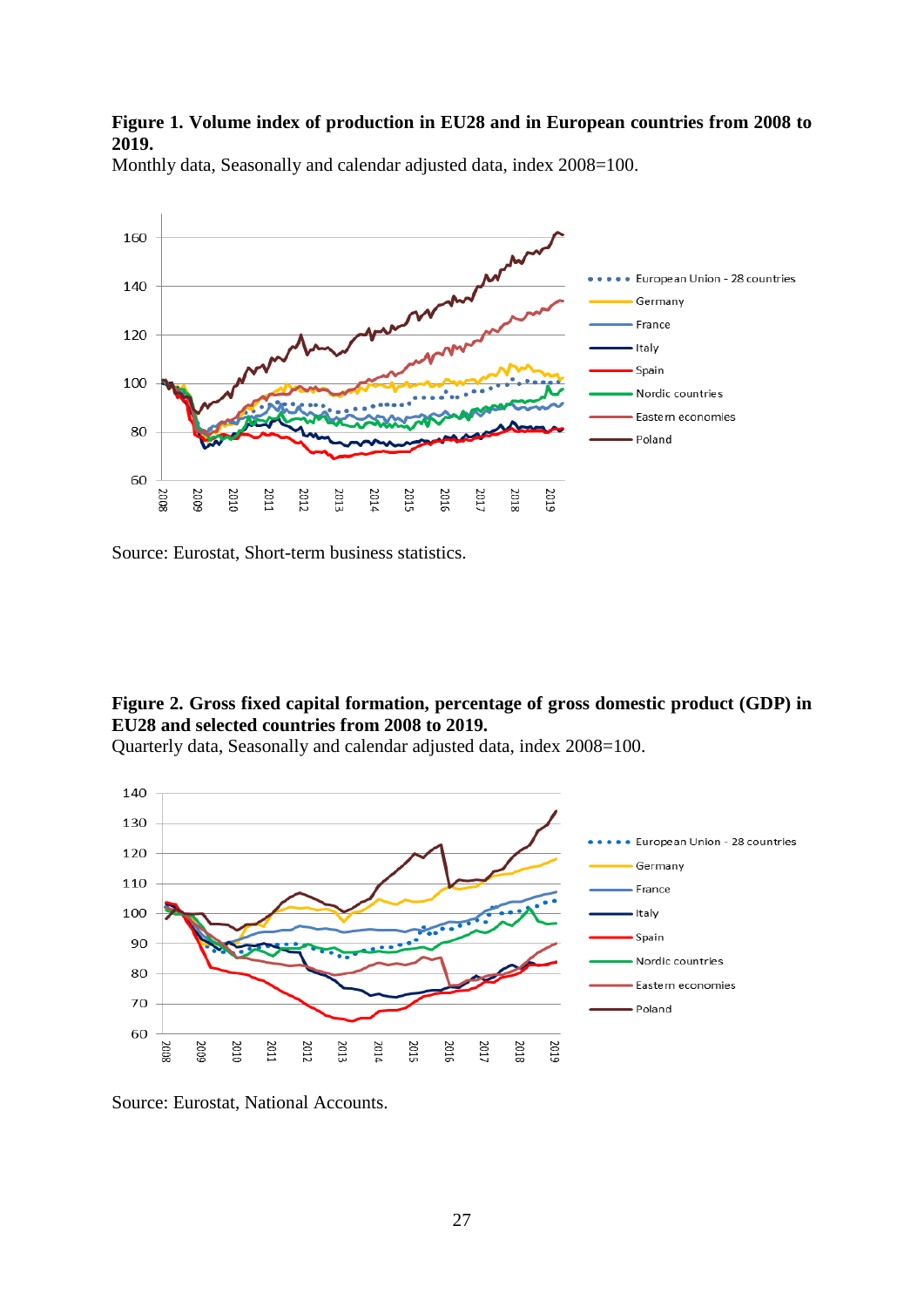

# **Figure 3. Non-crisis state aid as a percentage of GDP in European countries.**

Source: State Aid Scoreboard 2019, DG Competition.

# **Figure 4. A reframing of industrial policy in the European Union**



Source: Pianta (2014)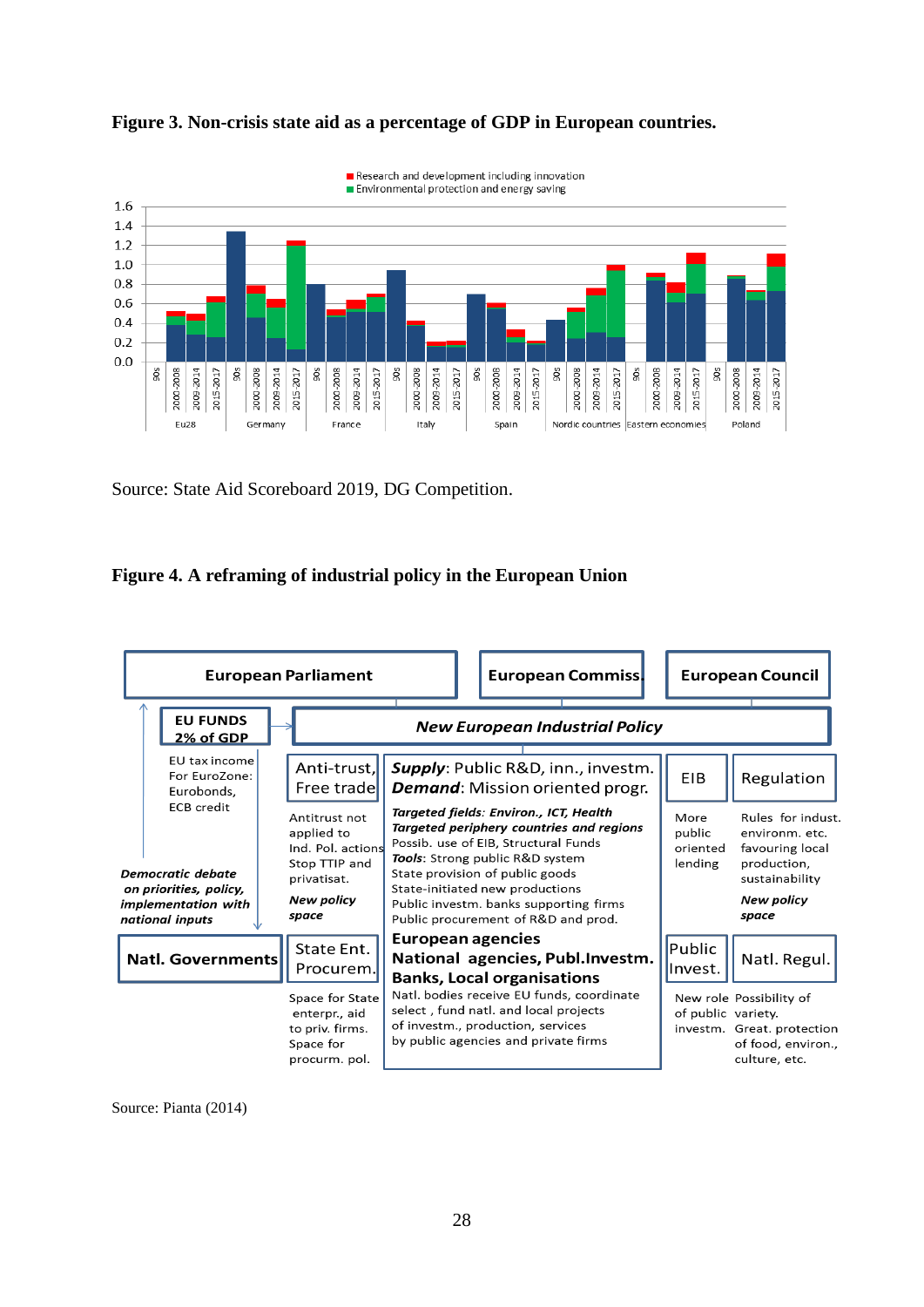### **References**

Aghion, P., Boulanger, J. and Cohen, E. (2011), 'Rethinking industrial policy', *Bruegel Policy Brief*, Issue 4.

Aiginger, K. (2014), 'A silver bullet for restarting growth in Europe', *EurActiv.com*.

Andreoni, A. (2016), 'Varieties of industrial policy: models, packages and transformation cycles', in A. Noman and J.E. Stiglitz (eds), *Efficiency, Finance, and Varieties of Industrial Policy*. Columbia University Press: New York.

Andreoni, A. and Chang, H.J. (2018), 'The political economy of industrial policy: Structural interdependencies, policy alignment and conflict management', *Structural Change and Economic Dynamics*, Available Online 29 October 2018, https://doi.org/10.1016/j.strueco.2018.10.007.

Bachtler, J., Mendez, C. and Wishlade, F. (2019) 'Reforming the MFF and Cohesion Policy 2021-27: pragmatic drift or paradigmatic shift?', European Policy Research Paper No. 107.

Barca, F. (2009), 'An agenda for a reformed cohesion policy', *Independent Report. prepared at the request of Danuta Hübner, Commissioner for Regional Policy*, April.

Battiston, S., Guerini, M., Napoletano, M., Stolbova, V. (2018) 'Financialization in EU and the effects on growth, inequality and financial stability'. ISIGROWTH WP no. 36, July.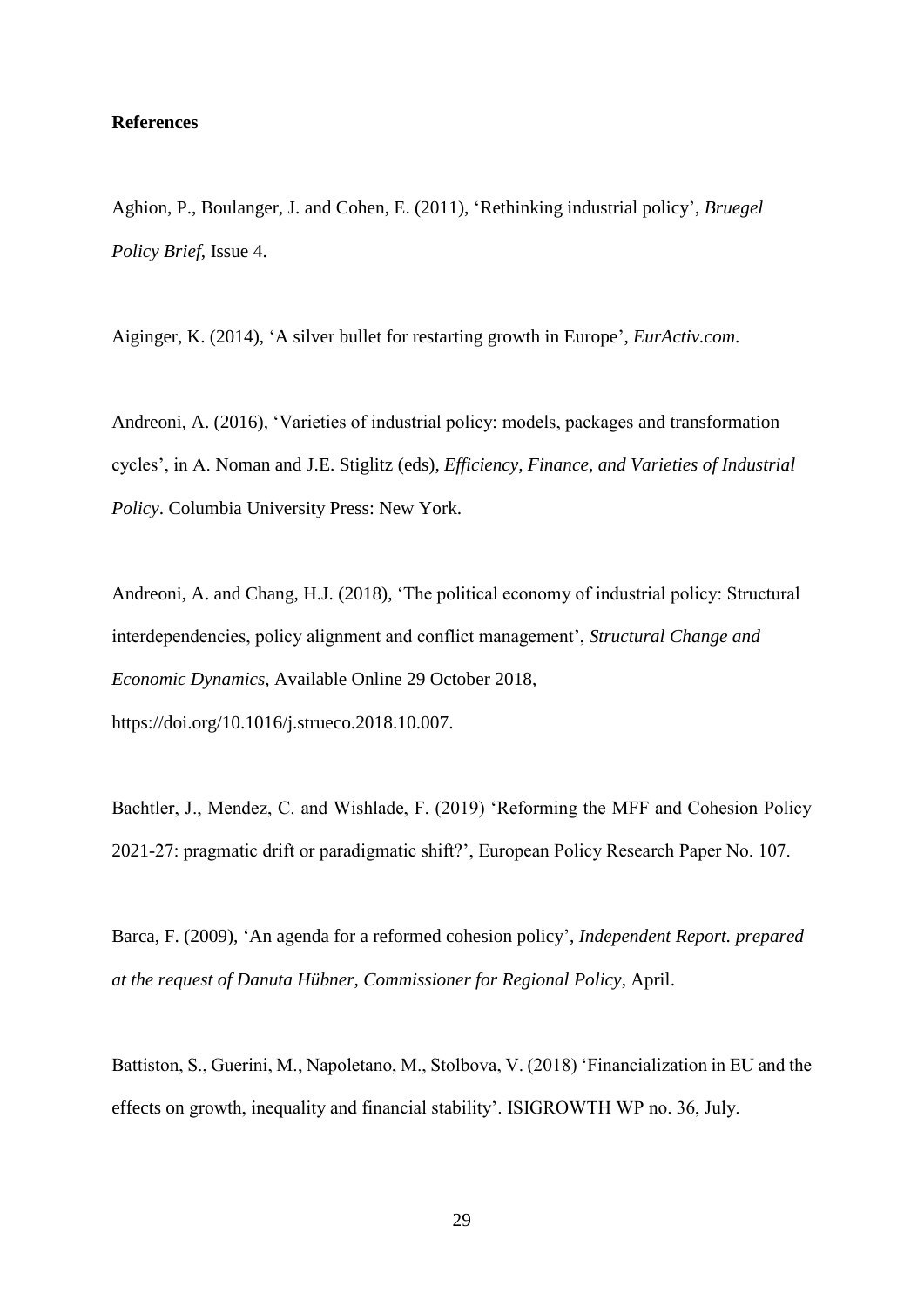Bianchi, P. and Labory, S. (2018), *Industrial Policy for the Manufacturing Revolution Perspectives on Digital Globalisation*, Edward Elgar: Cheltenham.

Bruszt, L. and Vukov, V. (2017), Making states for the single market: European integration and the reshaping of economic states in the Southern and Eastern peripheries of Europe, West European Politics, 40:4, 663-687.

Celi, G., Ginzburg, A., Guarascio, D. and Simonazzi, A (2018), *Crisis in the European Monetary Union: A Core-Periphery Perspective.* Routledge: London.

Chang, H.J. (1994), *The political economy of industrial policy.* Macmillan: Basingstoke.

Cimoli, M., Dosi, G. and Stiglitz, J. (eds) (2009) *Industrial policy and development.* Oxford University Press: Oxford.

Clifton, J., Diaz-Fuentes, D. and Gomez, A.L. (2017) *The European Investment Bank: Development, Integration, Investment?*, Journal of Common Market Studies, 56, 733-750.

Crespi, F. and Guarascio, D. (2018), 'The demand-pull effect of public procurement on innovation and industrial renewal', *Industrial and Corporate Change*, Published online November 12, [https://doi.org/10.1093/icc/dty055.](https://doi.org/10.1093/icc/dty055)

Darvas, Z. and Wolff, G. B. (2018), *Rethinking the European Union's post-Brexit budget priorities*. Bruegel Policy Brief no. 01.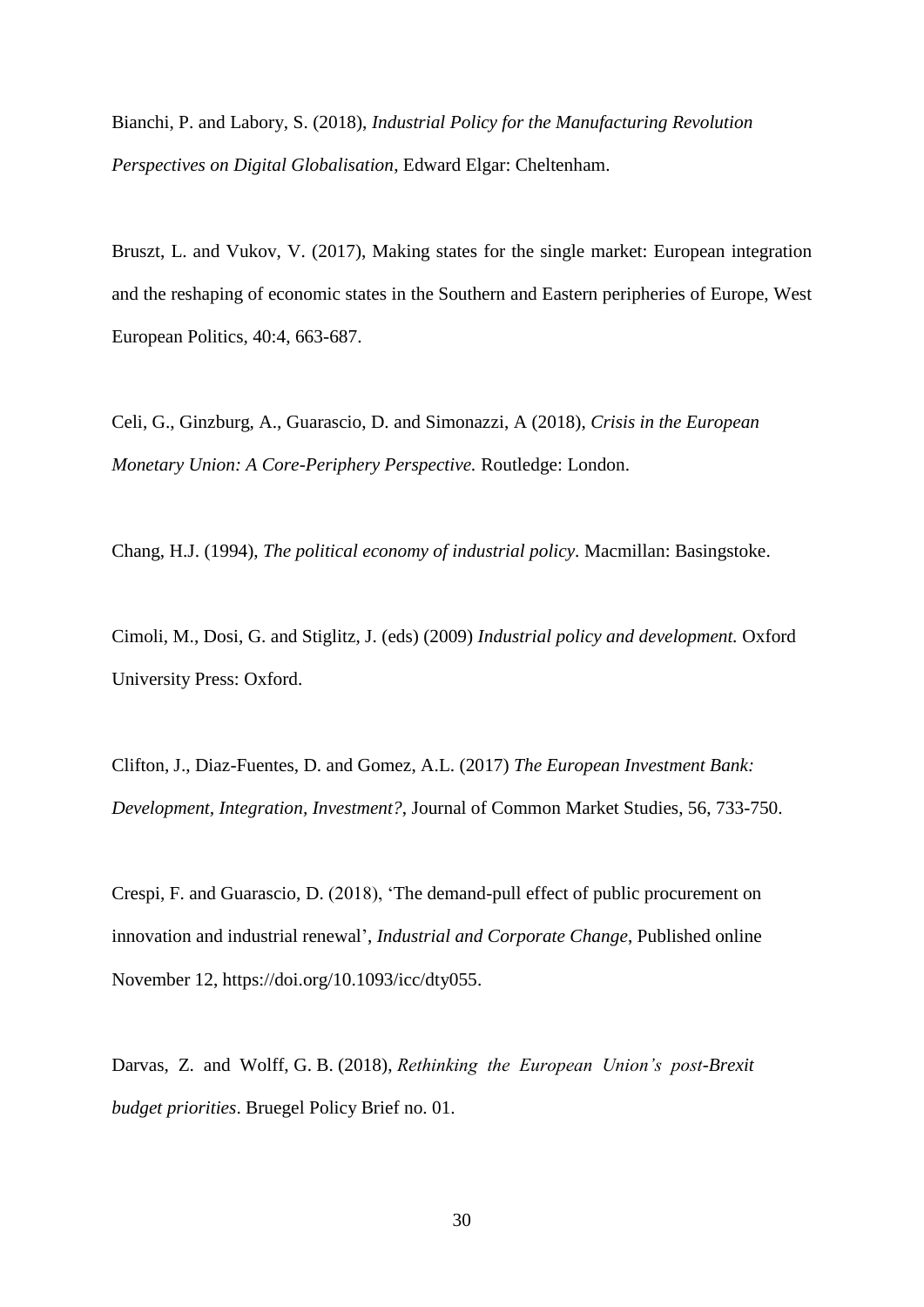Dellheim, J. and Wolf, F.O. (2013), *Alternative European Economic Policy, Industrial Policy, and Socioecological Reconversion*. Available online at: http://www2.euromemorandum.eu/uploads/dellheim\_wolf\_alternative\_european\_economic\_ policy\_industrial\_policy\_and\_socio\_ecological\_reconversion.pdf.

De Masi F., Lopez, P. and Viegas, M. (2015), *Juncker-Voodoo: Why the "Investment Plan for Europe" will not revive the economy*. Available online at: http://www.fabio-demasi.de/kontext/controllers/document.php/15.d/4/de7f7b.pdf.

DGB - German Trade Union Confederation (2012), *A Marshall Plan for Europe: Proposal by the DGB for an economic stimulus, investment and development programme for Europe*. Available online at: http://www.dgb.de/themen/++co++d92f2d46-5590-11e2-8327- 00188b4dc422/#.

Dosi, G., Napoletano, M., Roventini, A. and Treibich, T. (2016) 'The Short- and Long-Run Damages of Fiscal Austerity: Keynes beyond Schumpeter', in J. Stiglitz and M. Guzman, (eds.), Contemporary Issues in Macroeconomics, Palgrave Macmillan UK.

Dosi, G., Guarascio, D., Mazzucato, M., Roventini, A. (2017) 'Investing out of the crisis', European Policy Brief for the Isigrowth Project. Available online at: http://www.isigrowth.eu/2017/04/07/investing-out-of-the-crisis-isigrowths-first-policy-brief/

Edler, J. and Fagerberg, J. (2017), Innovation policy: what, why, and how, *Oxford Review of Economic Policy*, 33, 1, 2–23.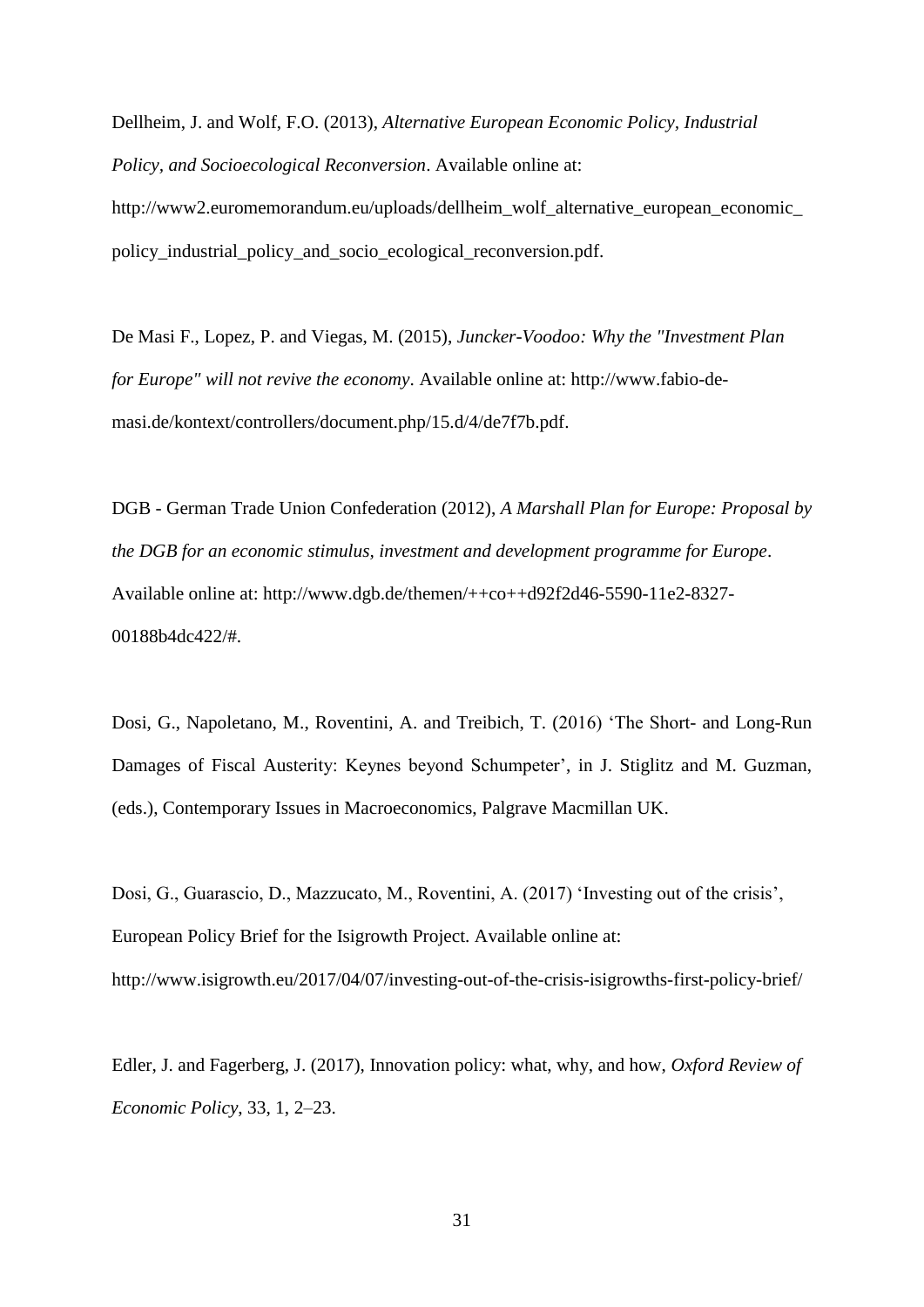Eichengreen, B. (2008), *The European Economy Since 1945: Co-ordinated Capitalism and Beyond*. Princeton University Press: Princeton.

ETUC – European Trade Union Confederation (2013), *A new path for Europe: ETUC plan for investment, sustainable growth and quality jobs*. Available online at: http://www.etuc.org/sites/www.etuc.org/files/EN-A-new-path-for-europe\_3.pdf.

European Commission (2010), *Europe 2020. A strategy for smart, sustainable and inclusive growth*. COM (2010) 2020 final.

European Commission (2012a), *A Stronger European Industry for Growth and Economic Recovery*. COM(2012) 582 final.

European Commission (2012b), *Guidance Paper on state aid-compliant financing, restructuring and privatisation of State-owned enterprises*. swd(2012) 14 final.

European Commission (2014a), *For a European Industrial Renaissance*. COM (2014) 14 final.

European Commission (2014b), *Communication from the Commission to the European Parliament, the Council, the European Central Bank, the Economic and Social Committee, the Committee of the Regions and the European Investment Bank: An Investment Plan for Europe*. COM (2014) 903 final.

European Commission (2015a), *State of the Energy Union 2015*. COM(2015) 572 final.

32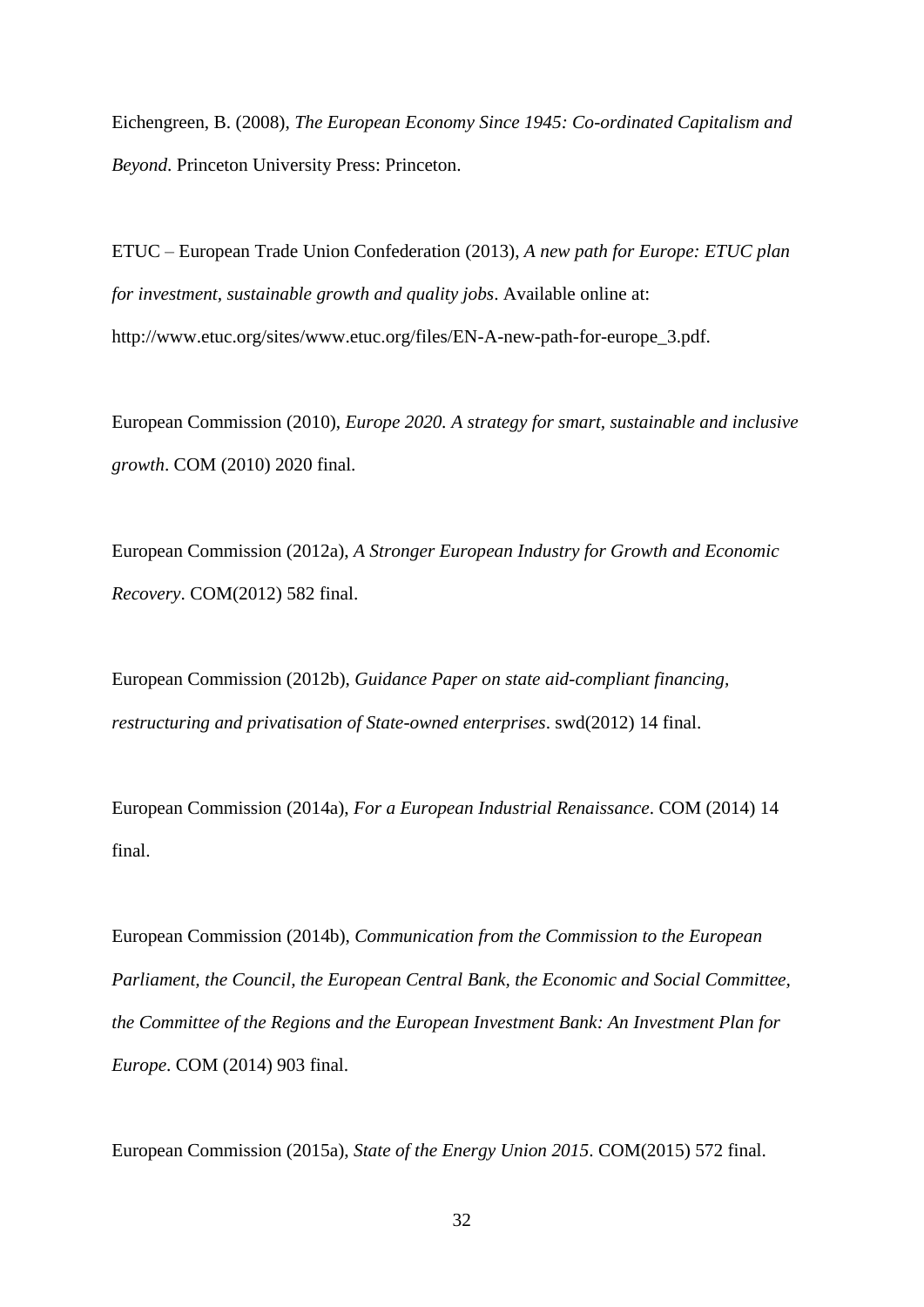European Commission (2015b), *Upgrading the Single Market: more opportunities for people and business*. COM(2015) 550 final.

European Commission (2015c), *Completing Europe's Economic and Monetary Union*. First published on December 6.

European Commission (2016), *Digitising European Industry Reaping the full benefits of a Digital Single Market*. COM(2016) 180 final.

European Commission (2017a), *Investing in a smart, innovative and sustainable Industry. A renewed EU Industrial Policy Strategy*. COM(2017) 479 final.

European Commission (2017b), *LAB-FAB-APP Investing in the European future we want*. Report of the independent High Level Group on maximising the impact of EU Research & Innovation Programmes.

European Commission (2018a), *Communication from the Commission to the European Parliament, the European Council, the Council, the European Economic and Social Committee, and the Committee of the Regions: A Modern Budget for a Union that Protects, Empowers and Defends. The Multiannual Financial Framework for 2021–2027.* COM(2018) 321 final.

European Commission (2018b), *Independent Evaluation of the EFSI Regulation. Final Report*. Directorate-General for Economic and Financial Affairs.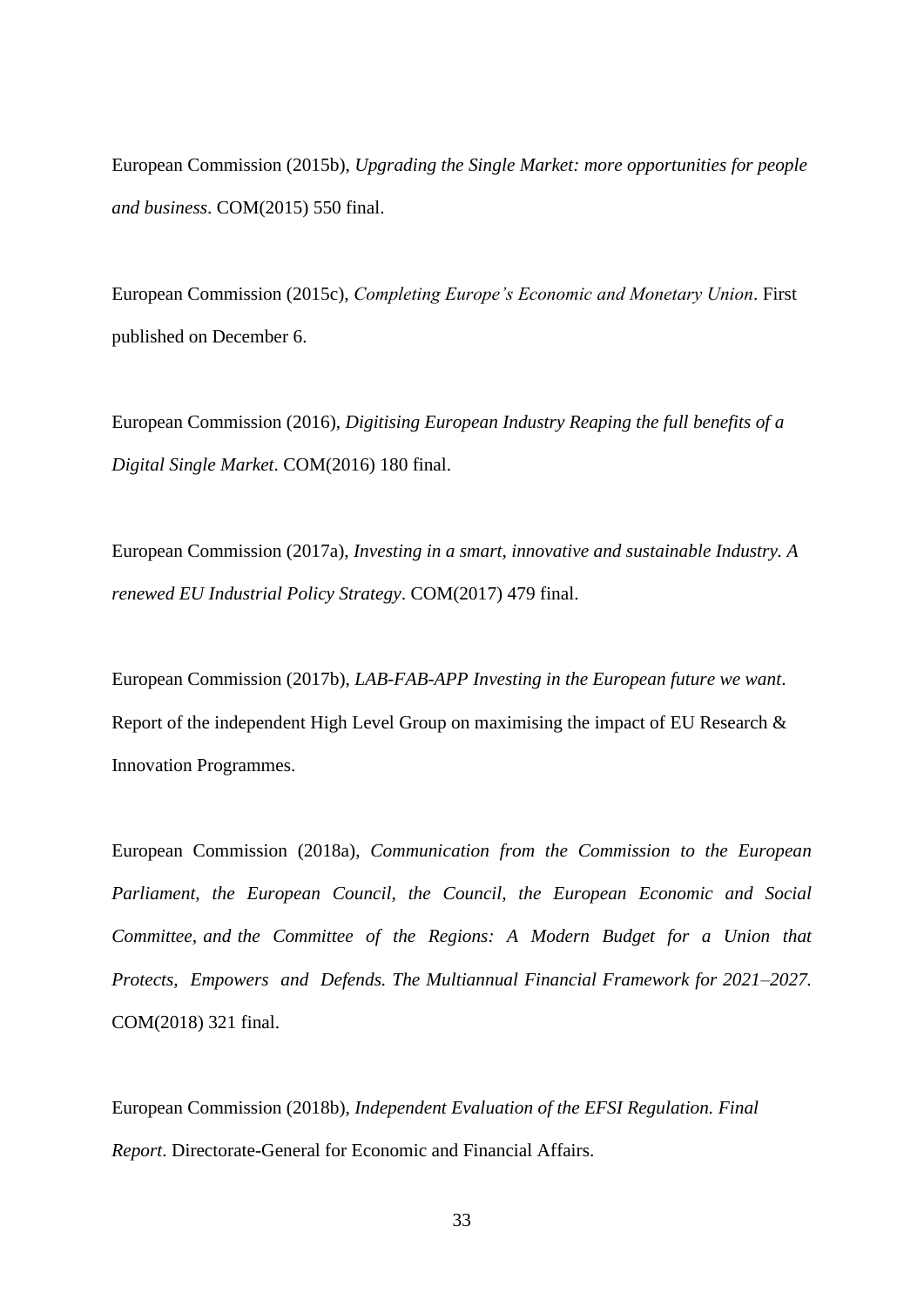European Commission (2018c), *Establishing the InvestEU Programme*. COM(2018) 439 final.

European Fiscal Board (2019), Assessment of EU fiscal rules, with a focus on the six and two-pack legislation, Brussels, August 2019.

European Parliament (2015), *EU industrial policy: Assessment of recent Developments and Recommendations for Future policies, on behalf of DG for Internal Policies*. Policy Department A: Economic and Scientific Policy, Study for the ITRE Committee.

European Union (2015), *Regulation (EU) 2015/1017 of the European Parliament and of the Council of 25 June 2015 on the European Fund for Strategic Investments, the European Investment Advisory Hub and the European Investment Project Portal and amending Regulations (EU) No 1291/2013 and (EU) No 1316/2013 — the European Fund for Strategic Investments*. Official Journal of the European Union, L. 169(58).

Eurostat (2014), *Investments for jobs and growth. Promoting development and good governance in EU regions and cities*. European Commission Report.

Feigl, G. and Truger, A. (2015), 'The Golden Rule of Public Investment: protecting fiscal leeway and public infrastructure in the EU', *ETUI Policy Brief,* 12.

Fiedler, M. (2015), '*The Energy Union: what is behind it? Rosa Luxembourg Stiftung Brussels Office'*, Policy Paper Rosa Luxembourg Stiftung.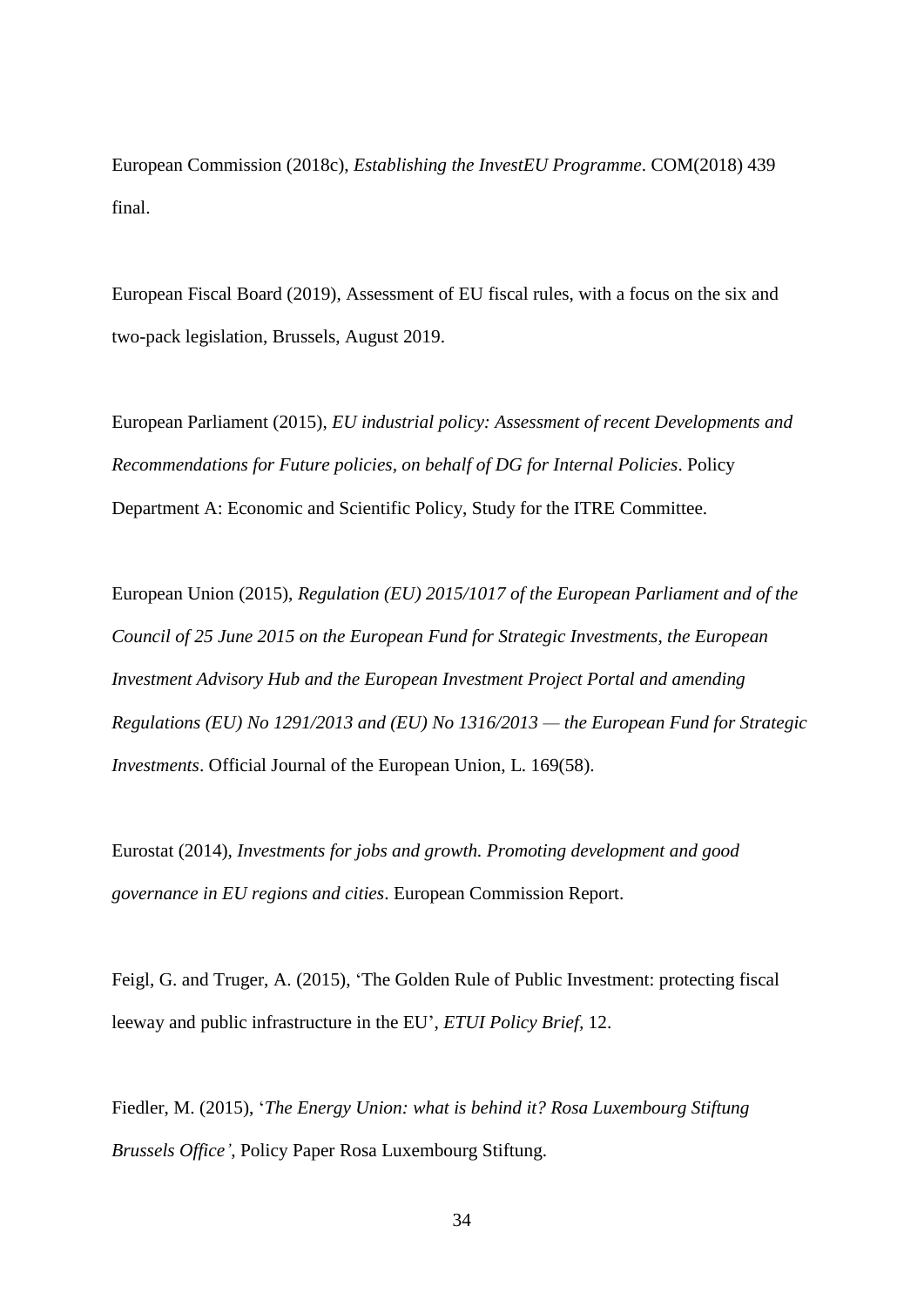Florio, M. (2014), 'The return of public enterprise', *CSIL Centre for Industrial Studies [Working Papers,](https://ideas.repec.org/s/mst/wpaper.html) 1*.

Foray, D. (2018), Smart specialization strategies as a case of mission-oriented policy. A case study on the emergence of new policy practices, *Industrial and Corporate Change*, 27, 5, 817–832.

Franzen, L., del Bufalo, G. and Reviglio, E. (2018), *Report of the High-Level Task Force on Investing in Social Infrastructure in Europe*, European Economy Discussion Paper.

Gloser, J, Baker, P., Giustozzi, L., Hanzl-Weiss, D., Merkus, E., Molemaker, R.-J. and Stehrer, R. (2017), 'The European Construction Value Chain: Performance, Challenges and Role in the GVC', *WIIW Research Report*, 418.

The Greens, European Free Alliance in the European Parliament (2014), *A Green Investment Plan for Europe*. Available at: [www.greens-efa.eu/a-green-investment-plan-for-europe-](http://www.greens-efa.eu/a-green-investment-plan-for-europe-13152.html)[13152.html.](http://www.greens-efa.eu/a-green-investment-plan-for-europe-13152.html)

Greenwald, B. and Stiglitz, J. (2013), *Creating a learning society. A new approach to growth, Development and Social progress*. Columbia University Press: New York.

Hausmann, R. and Rodrik, D. (2003), 'Economic development as self-discovery', *Journal of Development Economics*, 72, 2, 603-633.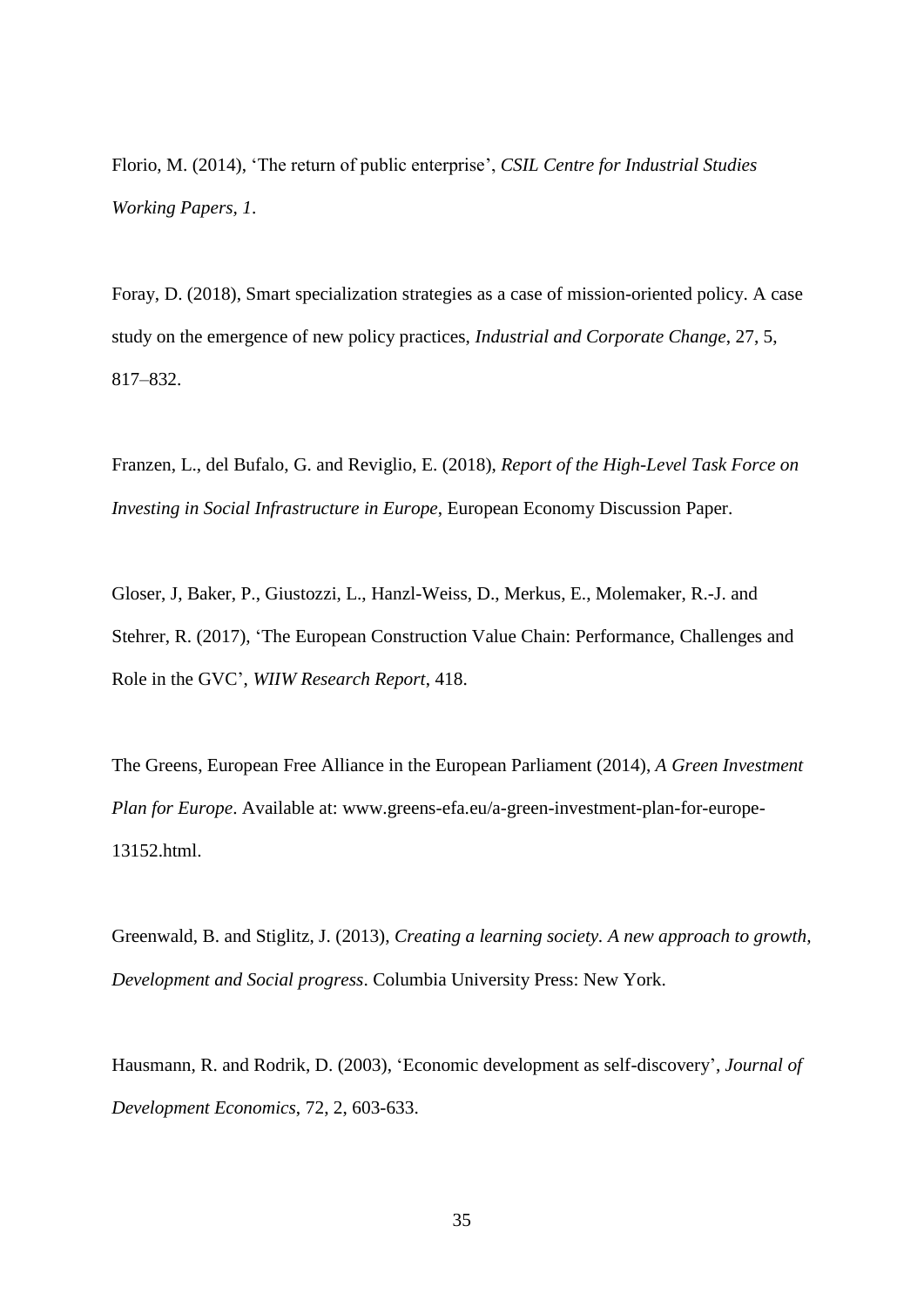Iammarino, S, A Rodríguez-Poseand M Storper (2019), *[Regional inequality in Europe:](https://doi.org/10.1093/jeg/lby021) [evidence, theory and policy implications](https://doi.org/10.1093/jeg/lby021)*. Journal of Economic Geography, 19, 2, 273–298.

Intereconomics Forum (2015), 'Which Industrial Policy Does Europe Need?', Intereconomics, 50.

Jacobson, D. (ed.) (2018), '*Upsetting the Apple Cart. Tax-based Industrial Policy in Ireland and Europe*'. Glasnevin Publishing: Dublin.

Lamperti, F., Mazzucato, M., Roventini, A., Semieniuk, G. (2018) 'The Green Transition', European Policy Brief for the Isigrowth project. Available online at: http://www.isigrowth.eu/2018/06/25/the-green-transition/

Lucchese, M., Nascia, L., Pianta, M. (2016), 'Industrial policy and technology in Italy', *Journal of Industrial and Business Economics*, 43, 3, 233–260.

Mazzucato, M. (2013), *The entrepreneurial state.* Anthem Press: London.

Mazzucato, M. (2018a), *Mission-Oriented Research & Innovation in the European Union. A problem-solving approach to fuel innovation-led growth.* European Commission, CN: KI-02- 18-079-EN-N.

Mazzucato, M. (2018b), 'Mission-oriented innovation policies: challenges and opportunities', *Industrial and Corporate Change*, 27, 5, 803-815.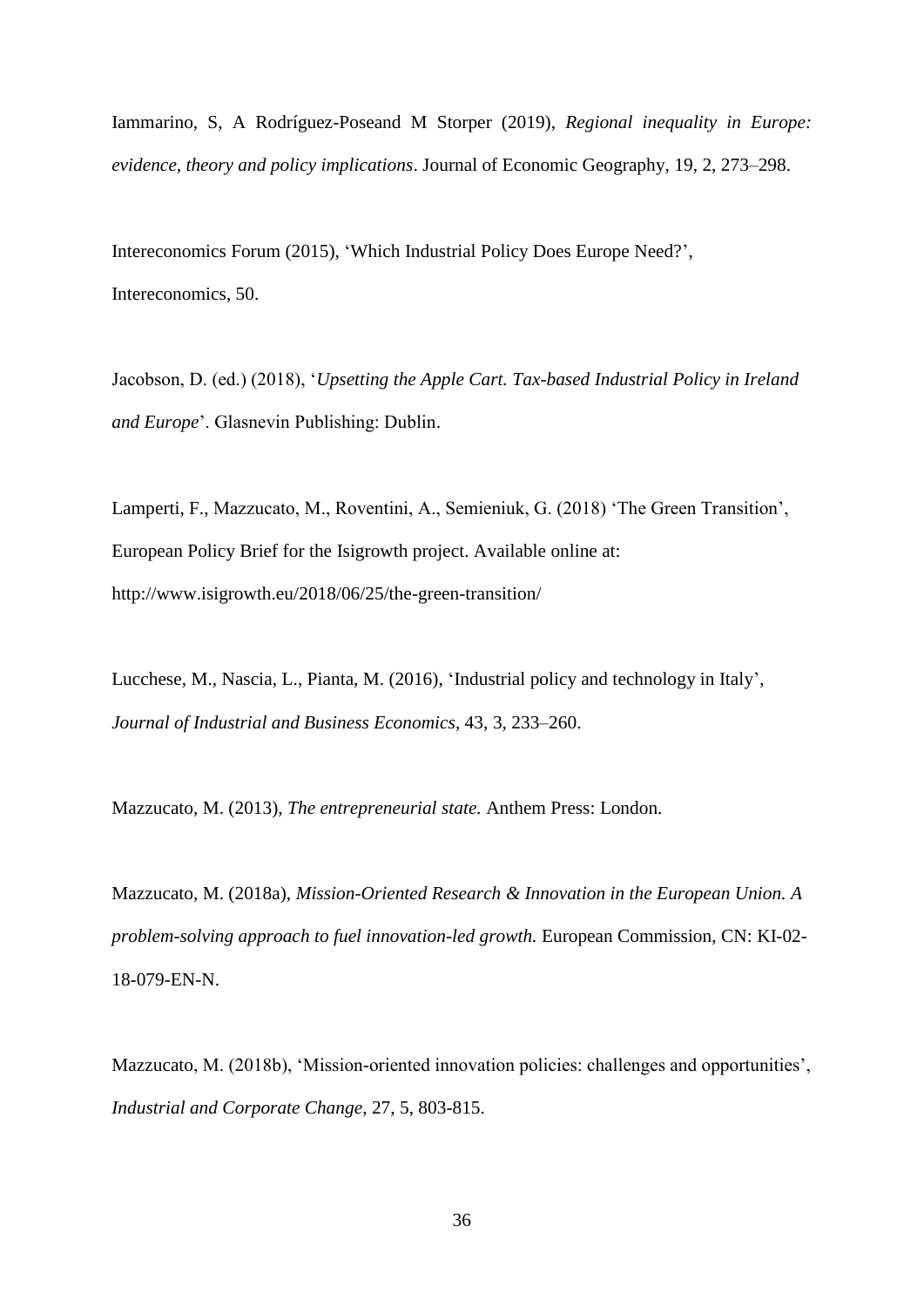Mazzucato, M. and Penna, C. (2014), 'Beyond market failures. The market creating and shaping roles of state investment banks', *SPRU Working paper*, 21.

McKelvey, M., Saemundsson, R.J. (2018), 'An evolutionary model of innovation policy: conceptualizing the growth of knowledge in innovation policy as an evolution of policy alternatives', *Industrial and Corporate Change*, 27, 5, 851-865.

Kettel, R. and Mazzuccato, M. (2018), 'Mission-oriented innovation policy and dynamic capabilities in the public sector, *Industrial and Corporate Change*, 27, 5, 787-801.

OECD (2019), Measuring the Digital Transformation: A Roadmap for the Future, OECD Publishing, Paris, [https://doi.org/10.1787/9789264311992-en.](https://doi.org/10.1787/9789264311992-en)

Pagano, U. (2014), The Crisis of Intellectual Monopoly Capitalism, *Cambridge Journal of Economics,* 38, 6, 1409-1431.

Pianta, M. (1988) 'High Technology Programmes: For the Military or for the Economy?', *Bullettin of Peace Proposals*, 19, 1, 53-80.

Pianta, M. (2014) 'An industrial policy for Europe', *Seoul Journal of Economics*, 27, 277- 305.

Pianta, M., Lucchese, M. and Nascia, L. (2016), *What Is to Be Produced? The making of a new industrial policy in Europe*. Rosa Luxembourg Stiftung: Bruxelles.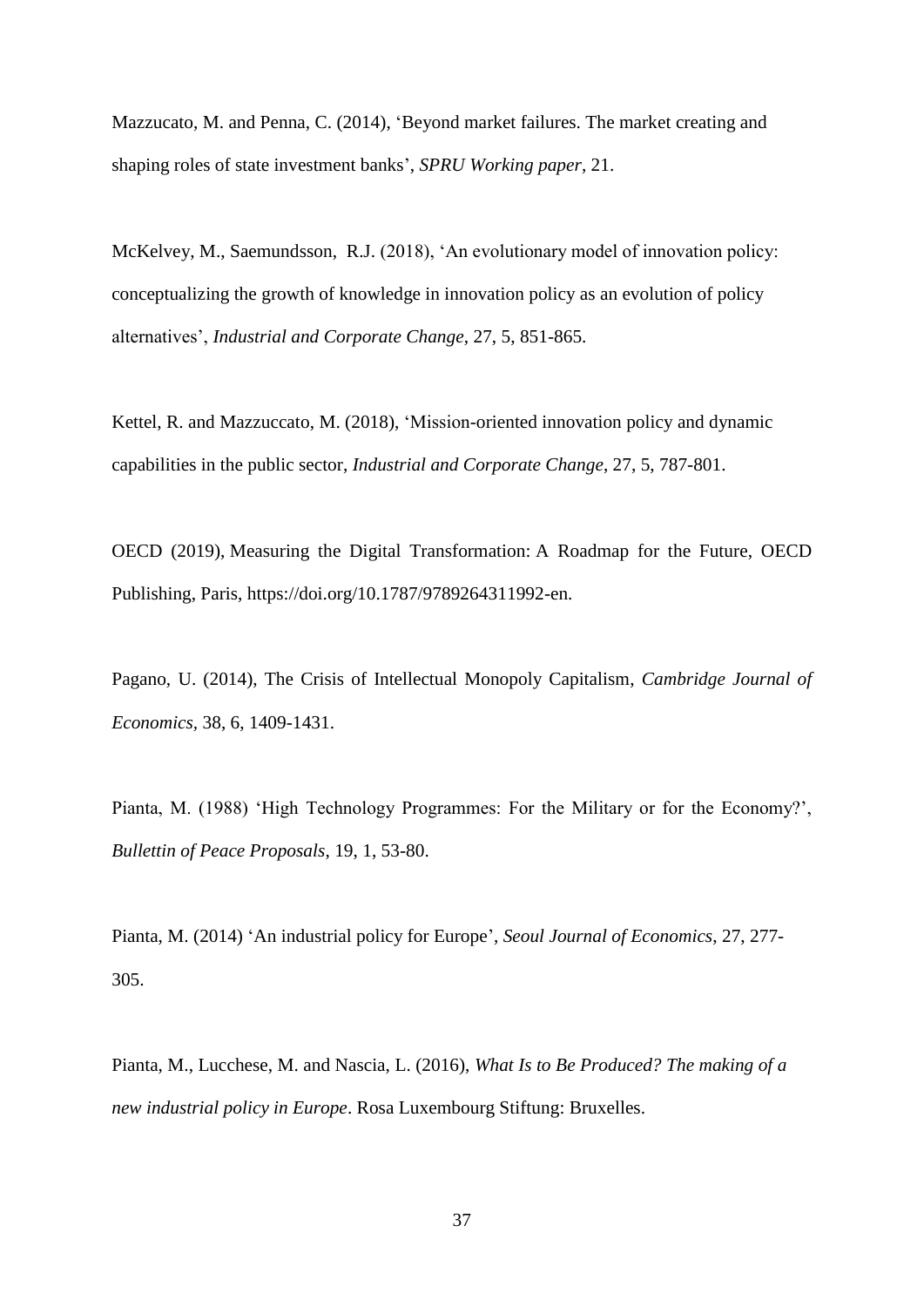Pianta, M., Lucchese, M., Nascia, L. (2019) 'Reshaping the economy. An industrial and investment policy for Europe', in Gabellini T., Gasperin S. and Moneta, A. (eds) (2019), *Economic Crisis and Economic Thought. Alternative Theoretical Perspectives on the Economic Crisis.* Routledge: London.

Quadrio Curzio, A. (2017), Eurobonds for EMU stability and structural growth, in Cardinale, I., Coffman, D., Scazzieri, R. (eds), *The political economy of the Eurozone*. Cambridge University Press: Cambridge.

Rodrik, D. (1996), 'Coordination failures and government policy: A model with applications to East Asia and Eastern Europe', *Journal of International Economics,* 40, 1–2, 1-22.

Rodrik, D. (2008), 'Normalizing industrial policy', *The International Bank for Reconstruction and Development/The World Bank*, Commission on Growth and Development, Working Paper No. 3.

Rodrik, D. (2015), 'Green industrial policy', *Oxford Review of Economic Policy*, 30, 3, 469- 491.

Savona, M. (2018), 'Industrial Policy for a European Industrial Renaissance. A Few Reflections', *SPRU Working Paper Serie*, 7.

Stehrer, R., Leitner, S., Marcias, M., Mirza, D. and Stöllinger, R. (2016), 'The Future Development of EU Industry in a Global Context', *Wiiw Research Report*, 409.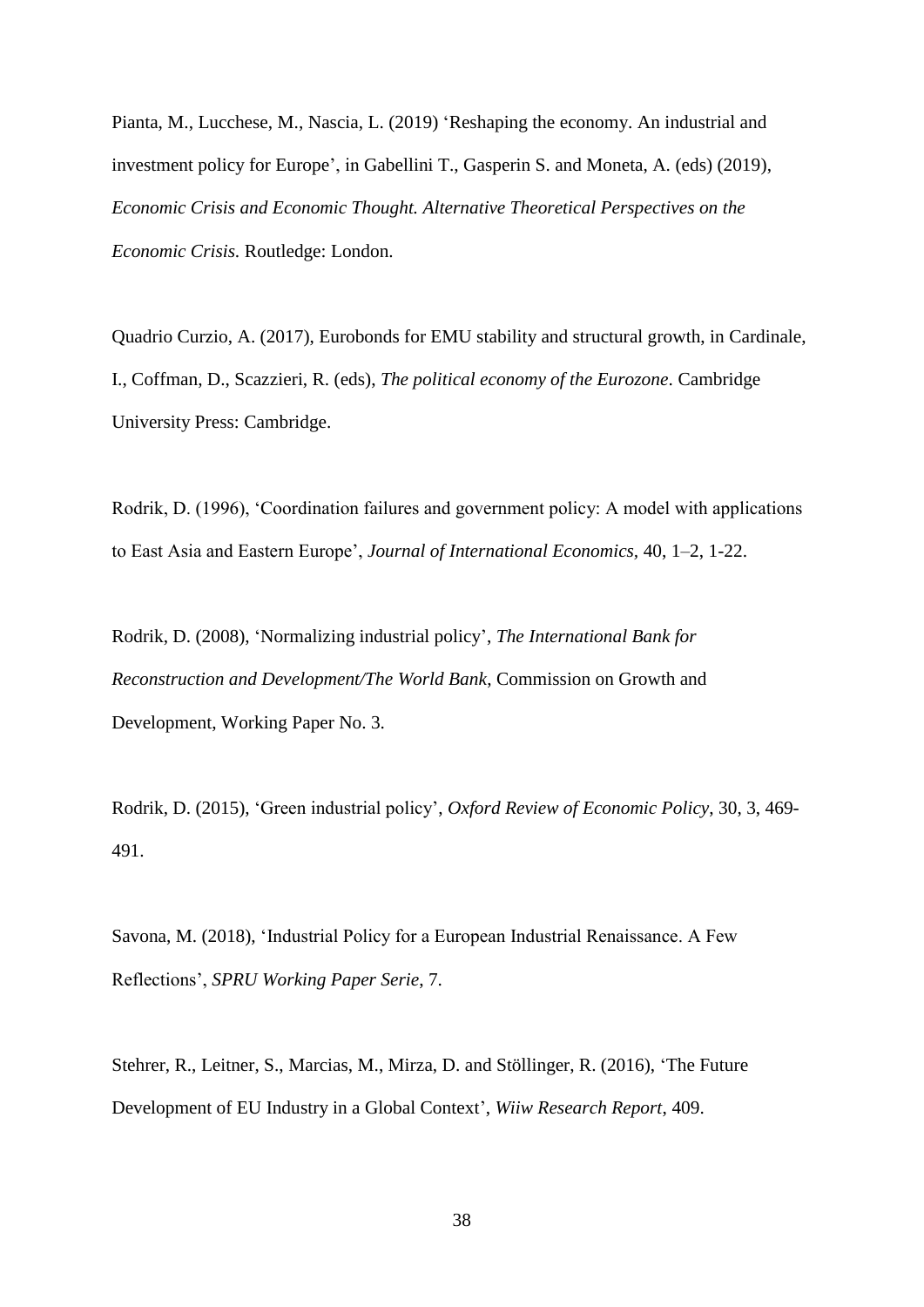Stiglitz, J. and Lin Yifu, J. (eds) (2013), *The industrial policy revolution I. The role of government beyond ideology.* Palgrave Macmillan: Basingstoke.

Stöllinger, R., Foster-McGregor, N., Holzner, M., Landesmann, M., Pöschl, J. and Stehrer, R. (2013), 'European Competitiveness Report. A 'Manufacturing imperative' in the EU - Europe's position in global manufacturing and the role of industrial policy, *Wiiw Research Report*.

Truger, A. (2015), 'Implementing the Golden Rule for Public Investment in Europe Safeguarding Public Investment and Supporting the Recovery', *Working Paper-Reihe Der ak Wien*.

Wigger, A. (2018) 'The new EU industrial policy: authoritarian structural adjustment and the case for alternatives', *Globalization*.

1

<sup>i</sup> Parts of this article draw from the report "What is to be produced? The making of a new industrial policy in Europe" prepared for the Rosa-Luxemburg–Stiftung Brussels Office in 2016 (Pianta et al., 2016). The policy proposals are expanded in Pianta et al. (2019). The text does not necessarily reflect the views of the affiliating institutions of the authors.

ii Restatements of the need for industrial policy have been provided by Chang (1994), Hausmann and Rodrik (2003), Rodrik (2008, 2015), Aghion et al. (2011), Greenwald and Stiglitz (2013). Mazzucato (2013) has emphasized the need for a broad role of 'transformative' public action on addressing innovation and industrial change. Studies on emerging countries are in Cimoli, Dosi and Stiglitz (2009) and in Stiglitz and Lin Yifu (2013). A critical assessment of the recent debate on industrial policy is in Andreoni (2016) and Andreoni and Chang (2018). On the raising role of innovation policy for economic performance see Edler and Fagerberg (2017). An overview of the economic and politic reasons for a return of industrial policy in Europe is in Pianta (2014) and Intereconomics Forum (2015). Europe's industrial growth and policies after the Second World War are described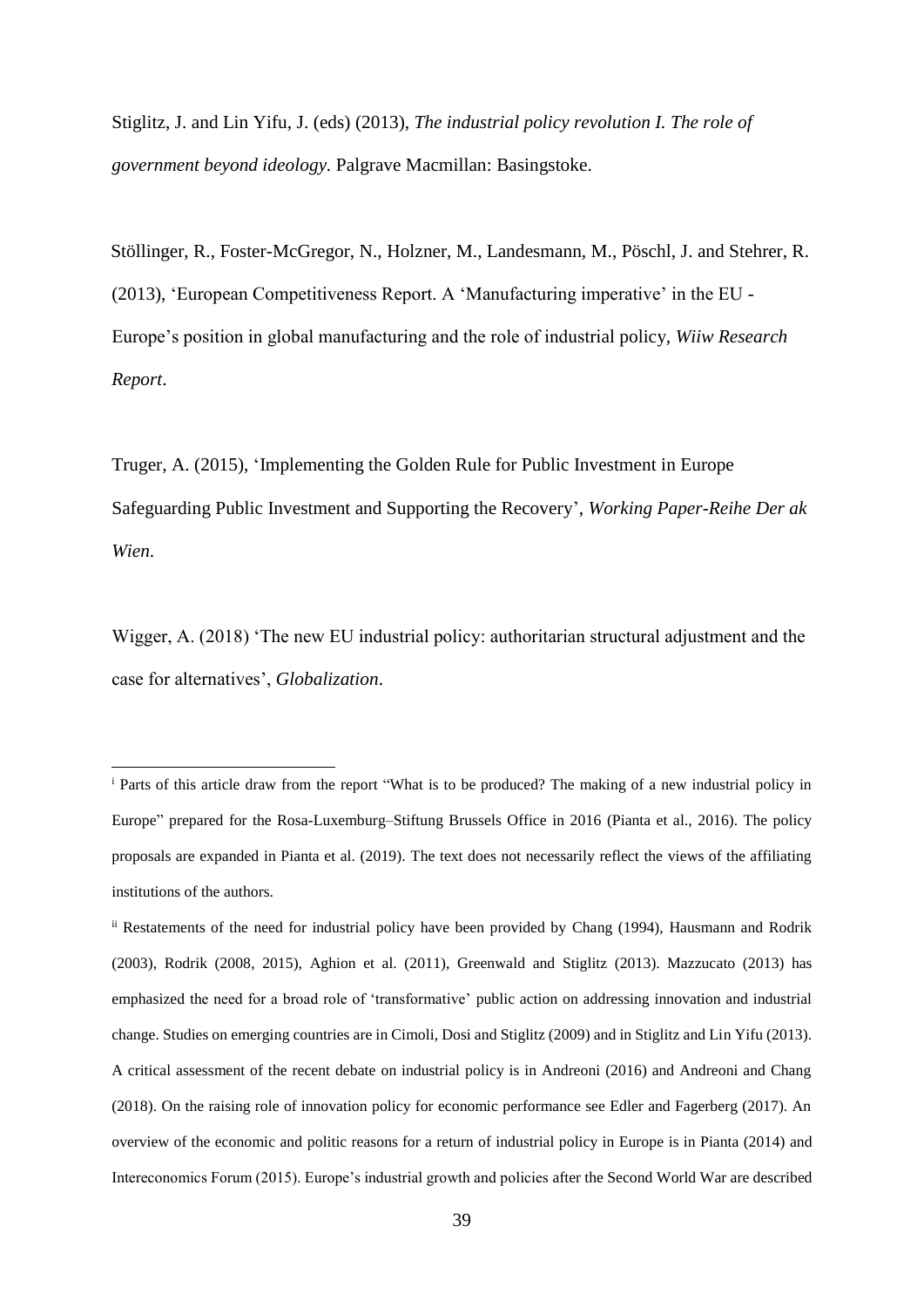in Eichengreen (2008). The case of Italy is addressed in Lucchese et al. (2016); the whole journal issue is devoted to a European discussion of lessons from Italy.

<u>.</u>

iii EU Commission has even established the "target" of returning industrial activities to 20% of GDP by 2020, against the present 16%.

iv Since 2010, European Union policies are framed in the Europe 2020 strategy (European Commission, 2010). The goals of developing high-knowledge economic activities, expanding industry, reaching environmental sustainability and achieving greater convergence are clearly stated in this strategy.

<sup>v</sup> Horizon 2020 is endowed with 77 billion euros for the period 2014-2020, including 6.6 billion for innovation in the Key enabling technologies (Micro and nanoelectronics, nanotechnology, industrial biotechnology, advanced materials, photonics and advanced manufacturing technologies). For a review of the results of the interim evaluation of Horizon 2020 and on the definition of new guiding principles for a post-2020 EU programme for research and innovation see European Commission, 2017b.

vi The Connecting Europe Facility programme is endowed with a budget of 13.2 billion (5.1 billion for energy and 1 billion for broadband).

vii Funds amount to 2 billion euros, divided into access to finance, internationalization, simplification measures and entrepreneurship. For a review of the various programmes and objectives set out in the EU multiannual financial framework 2014-2020, see European Parliament (2015).

viii Over the period 2014-2020, EU Structural Funds have been funded for 322 billion, including 100 billion for the ERDF, the *European Regional Development Funds* (with the manifold aim of funding R&D spending, the digital agenda, SMEs and low carbon transition); the Cohesion fund amounted to a less significant amount of 66.3 billion, mainly devoted to the financing of digital, energy and transport infrastructures.

<sup>ix</sup> In this regard, the approach developed by the EU 'Smart Specialisation' strategy represented an attempt to identify at the regional level initiatives with a critical mass and a potential local impact (Foray, 2018).

<sup>x</sup> https://eu2019.fi/en/backgrounders/security-and-defence-mff.

xi Opening Statement in the European Parliament Plenary Session by Ursula von der Leyen, Candidate for President of the European Commission, https://ec.europa.eu/commission/presscorner/detail/en/speech\_19\_4230

<sup>xii</sup> Key elements of a new and effective strategy could be the definition of a long-term planning of the energy transition, the availability of vast public resources to be invested, the use of technological developments for energy efficiency and renewable resources, as the experience of the German policy on renewable energy has shown. In 'systemic' activities, such as energy production and delivery, the ability to effectively integrate changes in several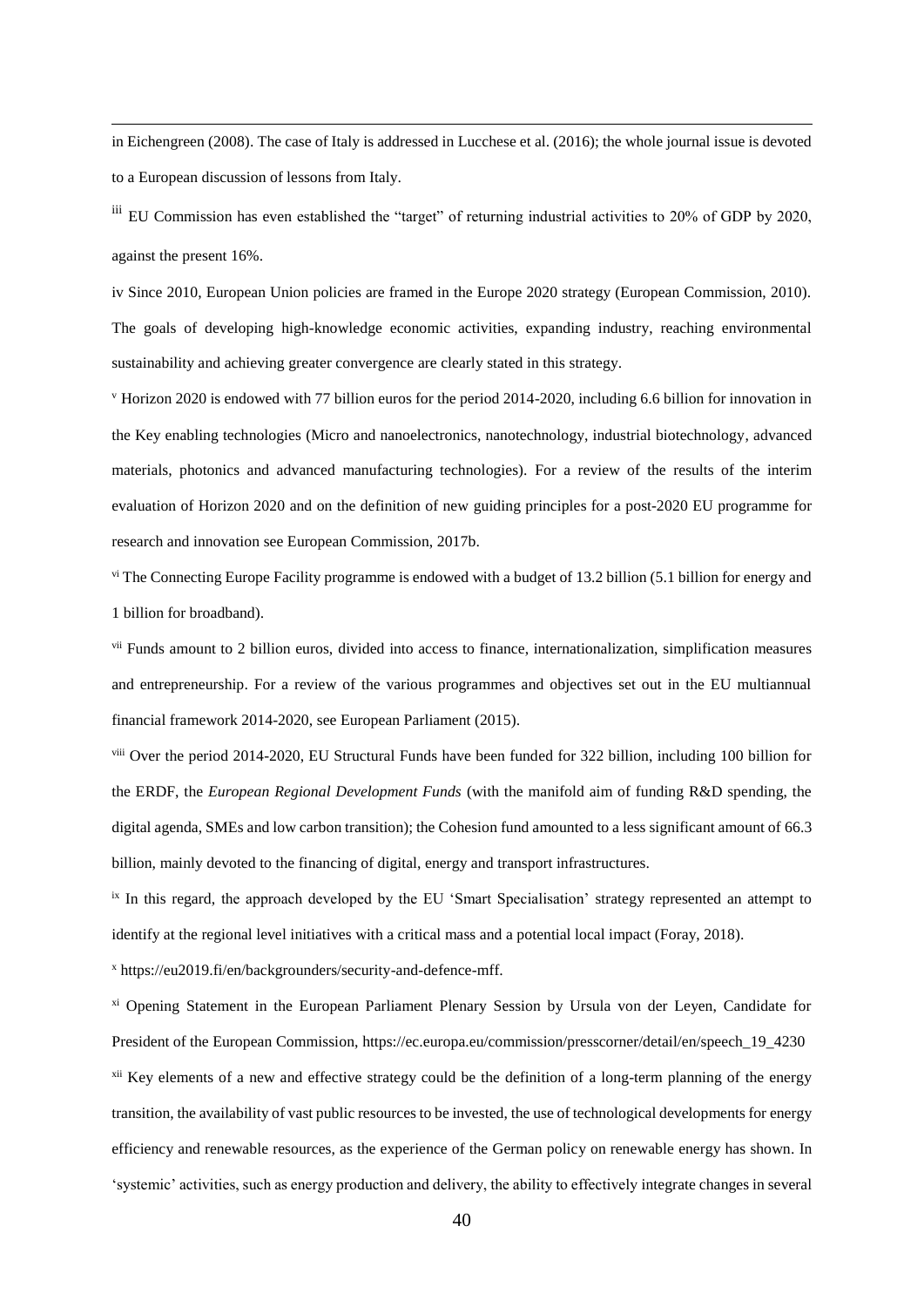different dimensions appears to be a crucial condition for success (Pianta et al., 2016). It should be noted that the EU Commission envisaged increasing funds for climate change from 25% of the current EU budget to the 30% in the new MFF.

<u>.</u>

xiii EFSI funds have only partially addressed the gap in infrastructure investments, which remain 20 per cent below pre-crisis level (European Commission, 2018b).

xiv The Report was produced by a Commission chaired by Romani Prodi and Christian Sautter; it documents investment needs and proposes new finance and tools based on public-private cooperation.

xv The analysis of the role of financial regulation and financialization of European Union – channelling more and more resources to the financial sector or increasing financial assets in non-financial firms – is outside the scope of this paper. However, the evidence suggests that this pattern did not favour the recovery of investment growth and industrial production. In particular, it could have acted as an impediment to firms' innovation, as the recourse to the stock market can favour short-term strategies (Battiston et al., 2018).

xvi The experiences that have attracted the greatest interest include the Brazilian National Development Bank (BNDES), the German Kreditanstalt für Wiederaufbau (KfW) and the development banks of China and Korea.

xvii The range of activities that could be exempted from deficit restrictions requires a broad agreement; they should include investments that are growth-enhancing: a stricter definition could consider infrastructural projects alone; a wider definition could include investments in education and training, R&D, human capital (Feigl and Truger, 2015).

xviii An influential document on the evolution of European integration ('Completing Europe's Economic and Monetary Union') has been published in 2015 as the "Five Presidents Report" (European Commission, 2015c). Industrial policy is not addressed as such, but several policies have major implications on the space and scope for such public intervention. The Report emphasises the need for 'flexible' economies capable to quickly adjust to 'shocks' and argues for a 'new convergence process'. The agenda includes completing the Banking Union, accelerating the Capital Markets Unions, moving to a Fiscal Union "that delivers fiscal sustainability and fiscal stabilisation", and finally towards a Political Union. A relevant theme is the goal of a 'new convergence' and the creation of national "Competitiveness authorities" with the task of influencing wage setting, under the assumption that (downward) wage flexibility is the main 'shock absorber' and a key tool for assuring the (cost) competitiveness of national economies. The lack of any attention to technological competitiveness, quality, innovation and other non-price factors is a worrying sign of the lack of understanding by European institutions of the real foundations of Europe's ability to compete.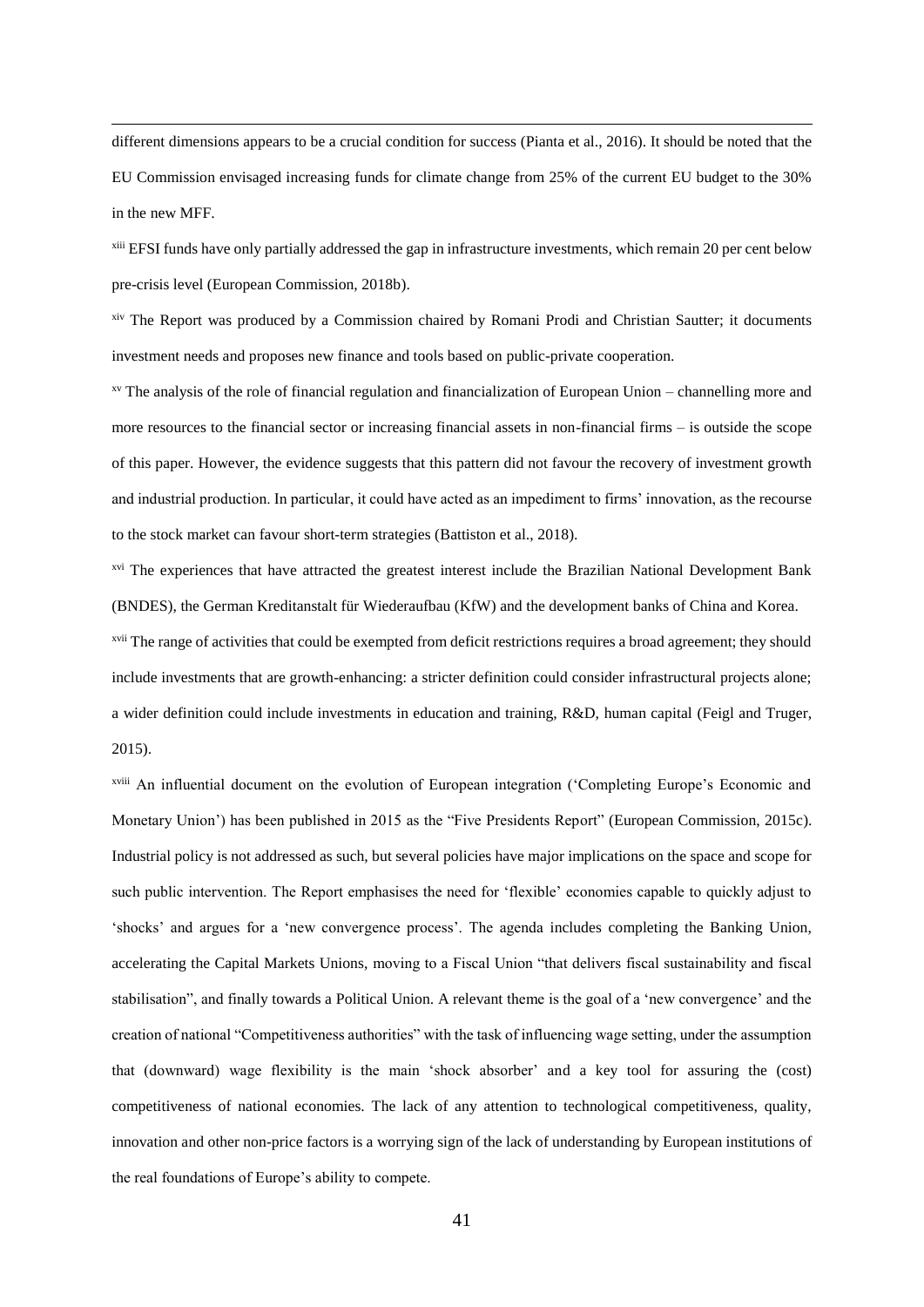xix 'A Franco-German Manifesto for a European industrial policy for the  $21<sup>st</sup>$  Century' has been published by the German and the French governments in February 2019 (https://www.gouvernement.fr/en/a-franco-germanmanifesto-for-a-european-industrial-policy-fit-for-the-21st-century). See also the 'National Industrial Strategy 2030 Strategic guidelines for a German and European industrial policy', Federal Ministry for Economic Affairs and Energy, published in February 2019 (https://www.bmwi.de/Redaktion/EN/Publikationen/Industry/nationalindustry-strategy-2030.html).

<u>.</u>

xx The inclusion of State Owned Enterprises into the notion of State aid introduced another obstacle to the implementation of national industrial policies (European Commission, 2012b). For a discussion on the current role of state owned enterprises in Europe see Florio (2014).

<sup>xxi</sup> It is worth to notice that, as recalled by Dellheim and Wolff (2013), article 130 of the Maastricht Treaty (Treaty on European Union, Official Journal C 191 , 29/07/1992 P. 0001 - 0110 Article 130 - Industry: [https://eur](https://eur-lex.europa.eu/legal-content/EN/TXT/HTML/?uri=CELEX:11992M/TXT&from=EN)[lex.europa.eu/legal-content/EN/TXT/HTML/?uri=CELEX:11992M/TXT&from=EN](https://eur-lex.europa.eu/legal-content/EN/TXT/HTML/?uri=CELEX:11992M/TXT&from=EN)) would actually allow European actions aimed at 'the adjustment of industry to structural changes' and 'better exploitation of the industrial potential of policies of innovation, research and technological development' (Dellheim and Wolff, 2013).

xxii See Jacobson (2018) for a detailed discussion of the case of Ireland and the implications for Europe.

xxiii The specific objectives and targeted activities of Europe's industrial policy could be temporarily exempted from the norms on competition, restrictions on State aid and EU Single Market rules for a period of five years.

 $xxiv$  This proposal is coherent with the alternative investment plans proposed by DGB (2012), ETUC (2013) and The Greens (2014).

<sup>xxv</sup> In its report, the European Fiscal Board argued that the EU has to eliminate the deficit rule and rely on a simpler medium-term debt ceiling and a ceiling on the net primary expenditure growth for a period of three years. It also favoured the 'Golden rule' for public investment, excluding from the calculation of the net primary expenditures national investment on co-financed EU projects (European Fiscal Board, 2019). After the Helsinki Ecofin meeting of September 13-14, 2019, Vice-President Valdis Dombrovskis argued that many Member States spoke in favour of simplifying Europe's fiscal rules and acknowledged that the Commission President-elect Ursula von der Leyen "announced in her political guidelines several policy actions for a European Green Deal" [\(https://europa.eu/rapid/press-release\\_SPEECH-19-5575\\_en.htm\)](https://europa.eu/rapid/press-release_SPEECH-19-5575_en.htm).